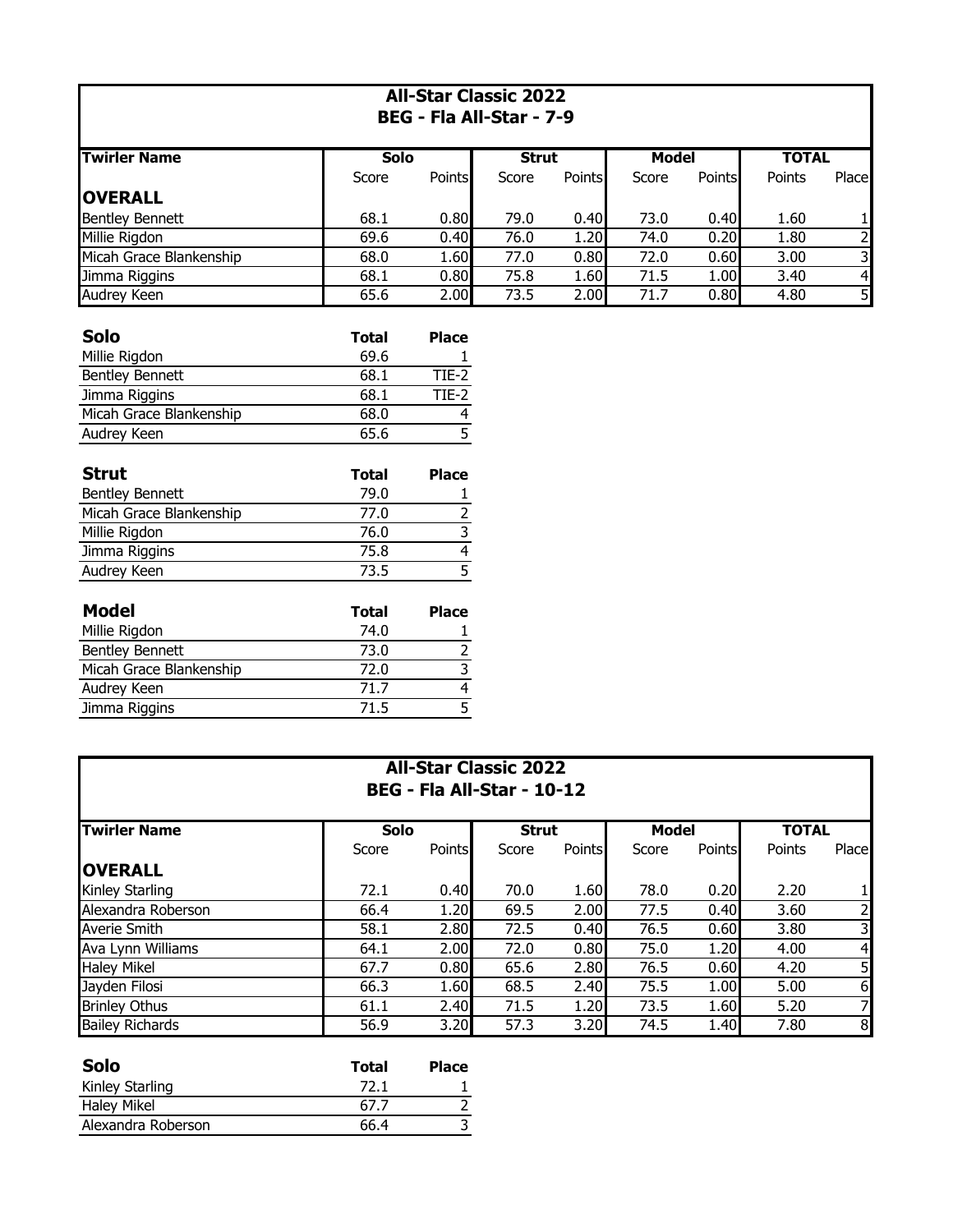| Jayden Filosi          | 66.3 |   |
|------------------------|------|---|
| Ava Lynn Williams      | 64.1 |   |
| <b>Brinley Othus</b>   | 61.1 | 6 |
| Averie Smith           | 58.1 |   |
| <b>Bailey Richards</b> | 56.9 |   |

| <b>Strut</b>           | <b>Total</b> | <b>Place</b> |
|------------------------|--------------|--------------|
| Averie Smith           | 72.5         |              |
| Ava Lynn Williams      | 72.0         |              |
| <b>Brinley Othus</b>   | 71.5         |              |
| Kinley Starling        | 70.0         | 4            |
| Alexandra Roberson     | 69.5         | 5            |
| Jayden Filosi          | 68.5         |              |
| <b>Haley Mikel</b>     | 65.6         |              |
| <b>Bailey Richards</b> | 57.3         | 8            |

| <b>Model</b>           | <b>Total</b> | <b>Place</b> |
|------------------------|--------------|--------------|
| Kinley Starling        | 78.0         |              |
| Alexandra Roberson     | 77.5         |              |
| <b>Haley Mikel</b>     | 76.5         | TIE-3        |
| Averie Smith           | 76.5         | TIE-3        |
| Jayden Filosi          | 75.5         |              |
| Ava Lynn Williams      | 75.0         | 6            |
| <b>Bailey Richards</b> | 74.5         |              |
| <b>Brinley Othus</b>   | 73.5         | 8            |

## **All-Star Classic 2022 BEG - Fla All-Star - 13-15**

| <b>Twirler Name</b>    | <b>Solo</b> |        | <b>Strut</b> |               | <b>Model</b> |        | <b>TOTAL</b> |                |
|------------------------|-------------|--------|--------------|---------------|--------------|--------|--------------|----------------|
|                        | Score       | Points | Score        | <b>Points</b> | Score        | Points | Points       | Place          |
| <b>OVERALL</b>         |             |        |              |               |              |        |              |                |
| Kenzie Barber          | 63.4        | 0.80   | 74.5         | 1.20          | 79.0         | 0.40   | 2.40         |                |
| <b>Addison Haddock</b> | 61.1        | 1.60   | 74.9         | 0.80          | 79.4         | 0.20   | 2.60         | $\overline{2}$ |
| Katie Sluski           | 63.7        | 0.40   | 74.5         | 1.20          | 77.5         | 1.40   | 3.00         | 3۱             |
| Madi Smith             | 63.4        | 0.80   | 74.0         | 2.00          | 77.1         | 1.80   | 4.60         | 4              |
| Madison Blankenship    | 58.6        | 2.00   | 73.4         | 2.80          | 78.8         | 0.80   | 5.60         | 5              |
| Sarah Parker           | 55.9        | 4.40   | 75.3         | 0.40          | 78.6         | 1.00   | 5.80         | $6 \mid$       |
| <b>Tessa Metcalf</b>   | 56.8        | 3.20   | 73.6         | 2.40          | 78.1         | 1.20   | 6.80         | 71             |
| Madalyn Swanson        | 56.9        | 2.80   | 67.5         | 4.40          | 78.9         | 0.60   | 7.80         | 8 <sup>1</sup> |
| Alejandra Pivetz       | 58.4        | 2.40   | 69.1         | 4.00          | 77.3         | 1.60   | 8.00         | 9              |
| Mikayla Macdaid        | 56.4        | 3.60   | 71.9         | 3.60          | 77.1         | 1.80   | 9.00         | 10             |
| Abigail Stephens       | 56.0        | 4.00   | 72.1         | 3.20          | 74.8         | 2.20   | 9.40         | 11             |

| <b>Solo</b>          | <b>Total</b> | <b>Place</b> |
|----------------------|--------------|--------------|
| Katie Sluski         | 63.7         |              |
| Kenzie Barber        | 63.4         | TIE-2        |
| Madi Smith           | 63.4         | $TIE-2$      |
| Addison Haddock      | 61.1         |              |
| Madison Blankenship  | 58.6         |              |
| Alejandra Pivetz     | 58.4         | 6            |
| Madalyn Swanson      | 56.9         |              |
| <b>Tessa Metcalf</b> | 56.8         | 8            |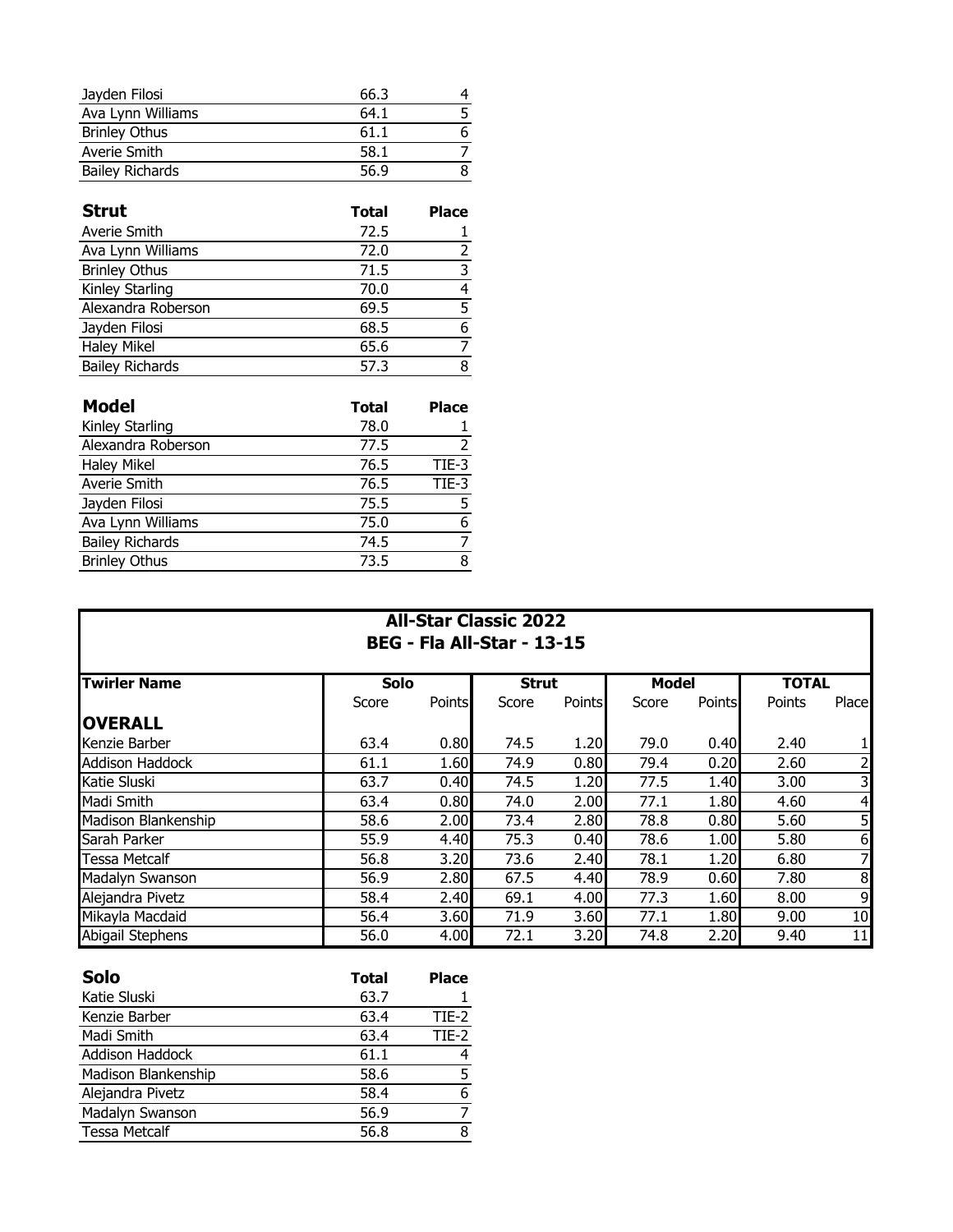| Mikayla Macdaid  | 56.4 |    |
|------------------|------|----|
| Abigail Stephens | 56.0 |    |
| Sarah Parker     | 55.9 | 11 |

| <b>Strut</b>         | <b>Total</b> | <b>Place</b> |
|----------------------|--------------|--------------|
| Sarah Parker         | 75.3         |              |
| Addison Haddock      | 74.9         | 2            |
| Kenzie Barber        | 74.5         | TIE-3        |
| Katie Sluski         | 74.5         | TIE-3        |
| Madi Smith           | 74.0         | 5            |
| <b>Tessa Metcalf</b> | 73.6         | 6            |
| Madison Blankenship  | 73.4         |              |
| Abigail Stephens     | 72.1         | 8            |
| Mikayla Macdaid      | 71.9         | 9            |
| Alejandra Pivetz     | 69.1         | 10           |
| Madalyn Swanson      | 67.5         |              |

| <b>Model</b>         | <b>Total</b> | <b>Place</b> |
|----------------------|--------------|--------------|
| Addison Haddock      | 79.4         |              |
| Kenzie Barber        | 79.0         | 2            |
| Madalyn Swanson      | 78.9         | 3            |
| Madison Blankenship  | 78.8         | 4            |
| Sarah Parker         | 78.6         | 5            |
| <b>Tessa Metcalf</b> | 78.1         | 6            |
| Katie Sluski         | 77.5         |              |
| Alejandra Pivetz     | 77.3         | 8            |
| Mikayla Macdaid      | 77.1         | TIE-9        |
| Madi Smith           | 77.1         | TIE-9        |
| Abigail Stephens     | 74.8         |              |

## **All-Star Classic 2022 BEG - Fla All-Star - 16+**

| <b>Twirler Name</b> | <b>Solo</b> |               | <b>Strut</b> |               | Model |               | <b>TOTAL</b> |                |
|---------------------|-------------|---------------|--------------|---------------|-------|---------------|--------------|----------------|
|                     | Score       | <b>Points</b> | Score        | <b>Points</b> | Score | <b>Points</b> | Points       | Place          |
| <b>OVERALL</b>      |             |               |              |               |       |               |              |                |
| Caroline Wheeler    | 73.0        | 0.40          | 74.5         | 0.40          | 84.1  | 1.00          | 1.80         | 11             |
| Kiersten Dinkins    | 70.2        | 1.20          | 69.9         | 1.20          | 85.9  | 0.40          | 2.80         |                |
| Amelia Braswell     | 71.4        | 0.80          | 66.8         | 2.40          | 87.9  | 0.20          | 3.40         | 3 <sup>1</sup> |
| Gracie Jewell       | 69.3        | 2.00          | 73.8         | 0.80          | 85.1  | 0.60          | 3.40         | $\overline{4}$ |
| Gianna Glynn        | 70.2        | 1.20          | 68.7         | 1.60          | 85.0  | 0.80          | 3.60         | 5 <sub>l</sub> |
| Amelia Amico        | 64.5        | 2.40          | 67.8         | 2.00          | 82.4  | 1.20          | 5.60         | $6 \mid$       |

| Solo             | Total | <b>Place</b>   |
|------------------|-------|----------------|
| Caroline Wheeler | 73.0  |                |
| Amelia Braswell  | 71.4  | $\overline{2}$ |
| Kiersten Dinkins | 70.2  | TIE-3          |
| Gianna Glynn     | 70.2  | TIE-3          |
| Gracie Jewell    | 69.3  | 5              |
| Amelia Amico     | 64.5  | 6              |
|                  |       |                |
| <b>Strut</b>     | Total | Place          |
| Caroline Wheeler | 74.5  |                |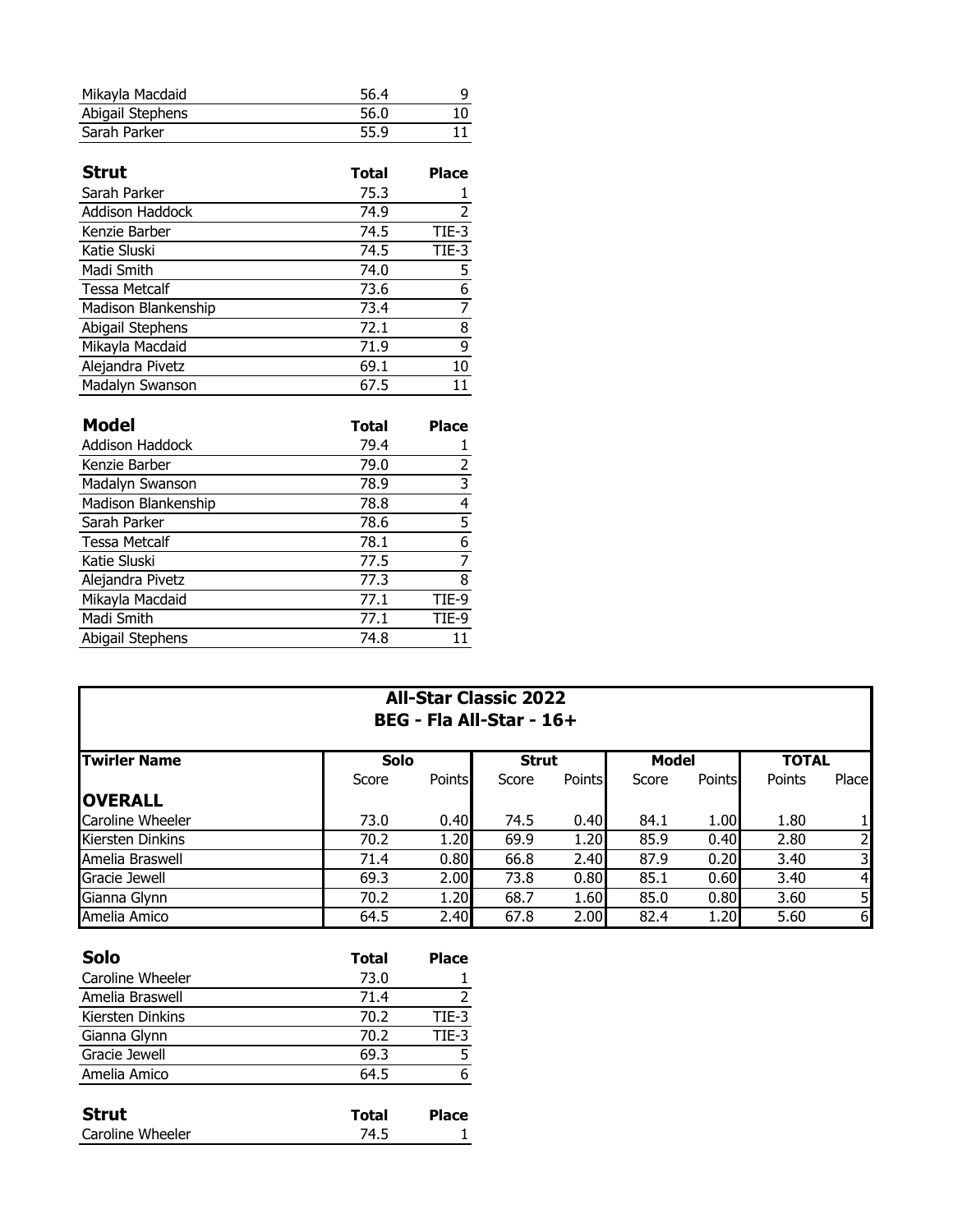| Gracie Jewell    | 73.8 |  |
|------------------|------|--|
| Kiersten Dinkins | 69.9 |  |
| Gianna Glynn     | 68.7 |  |
| Amelia Amico     | 67.8 |  |
| Amelia Braswell  | 66.8 |  |
|                  |      |  |

| <b>Model</b>     | Total | <b>Place</b> |
|------------------|-------|--------------|
| Amelia Braswell  | 87.9  |              |
| Kiersten Dinkins | 85.9  |              |
| Gracie Jewell    | 85.1  |              |
| Gianna Glynn     | 85.0  |              |
| Caroline Wheeler | 84.1  |              |
| Amelia Amico     | 82 4  |              |

| <b>All-Star Classic 2022</b><br>INT - Fla All-Star - 7-9 |              |              |              |               |              |        |              |                |
|----------------------------------------------------------|--------------|--------------|--------------|---------------|--------------|--------|--------------|----------------|
| <b>Twirler Name</b>                                      | Solo         |              | <b>Strut</b> |               | <b>Model</b> |        | <b>TOTAL</b> |                |
|                                                          | Score        | Points       | Score        | <b>Points</b> | Score        | Points | Points       | Place          |
| <b>OVERALL</b>                                           |              |              |              |               |              |        |              |                |
| <b>Niery Turner</b>                                      | 79.4         | JP-0.40      | 83.9         | 0.40          | 78.4         | 0.20   | 1.00         | 1              |
| <b>Sutton Strickland</b>                                 | 74.6         | 0.80         | 81.5         | 0.80          | 77.8         | 0.40   | 2.00         | $\overline{2}$ |
| <b>Solo</b>                                              | <b>Total</b> | <b>Place</b> |              |               |              |        |              |                |
| Niery Turner                                             | 79.4         | $JP-1$       |              |               |              |        |              |                |
| Sutton Strickland                                        | 74.6         | 2            |              |               |              |        |              |                |
| <b>Strut</b>                                             | <b>Total</b> | <b>Place</b> |              |               |              |        |              |                |
| Niery Turner                                             | 83.9         |              |              |               |              |        |              |                |
| Sutton Strickland                                        | 81.5         |              |              |               |              |        |              |                |

| Model                    | Total | <b>Place</b> |
|--------------------------|-------|--------------|
| Niery Turner             | 78.4  |              |
| <b>Sutton Strickland</b> | 77.8  |              |
|                          |       |              |

| <b>All-Star Classic 2022</b><br><b>INT - Fla All-Star - 10-12</b> |       |                      |       |               |       |               |              |       |
|-------------------------------------------------------------------|-------|----------------------|-------|---------------|-------|---------------|--------------|-------|
| Twirler Name                                                      |       | Solo<br><b>Strut</b> |       |               | Model |               | <b>TOTAL</b> |       |
|                                                                   | Score | <b>Points</b>        | Score | <b>Points</b> | Score | <b>Points</b> | Points       | Place |
| <b>OVERALL</b>                                                    |       |                      |       |               |       |               |              |       |
| <b>AvaGrace Summers</b>                                           | 67.6  | 0.80                 | 85.5  | 0.40          | 82.0  | 0.20          | 1.40         |       |
| Kaydance Richardson                                               | 72.1  | 0.40                 | 84.5  | 0.80          | 81.8  | 0.40          | 1.60         |       |
| Ava Barnes                                                        | 62.4  | 1.20                 | 84.0  | 1.20          | 80.0  | 0.60          | 3.00         | 31    |

| Solo                    | Total | <b>Place</b> |
|-------------------------|-------|--------------|
| Kaydance Richardson     | 72.1  |              |
| <b>AvaGrace Summers</b> | 67.6  |              |
| Ava Barnes              | 67 4  |              |
|                         |       |              |

| <b>Strut</b> | Total | <b>Place</b> |
|--------------|-------|--------------|
|              |       |              |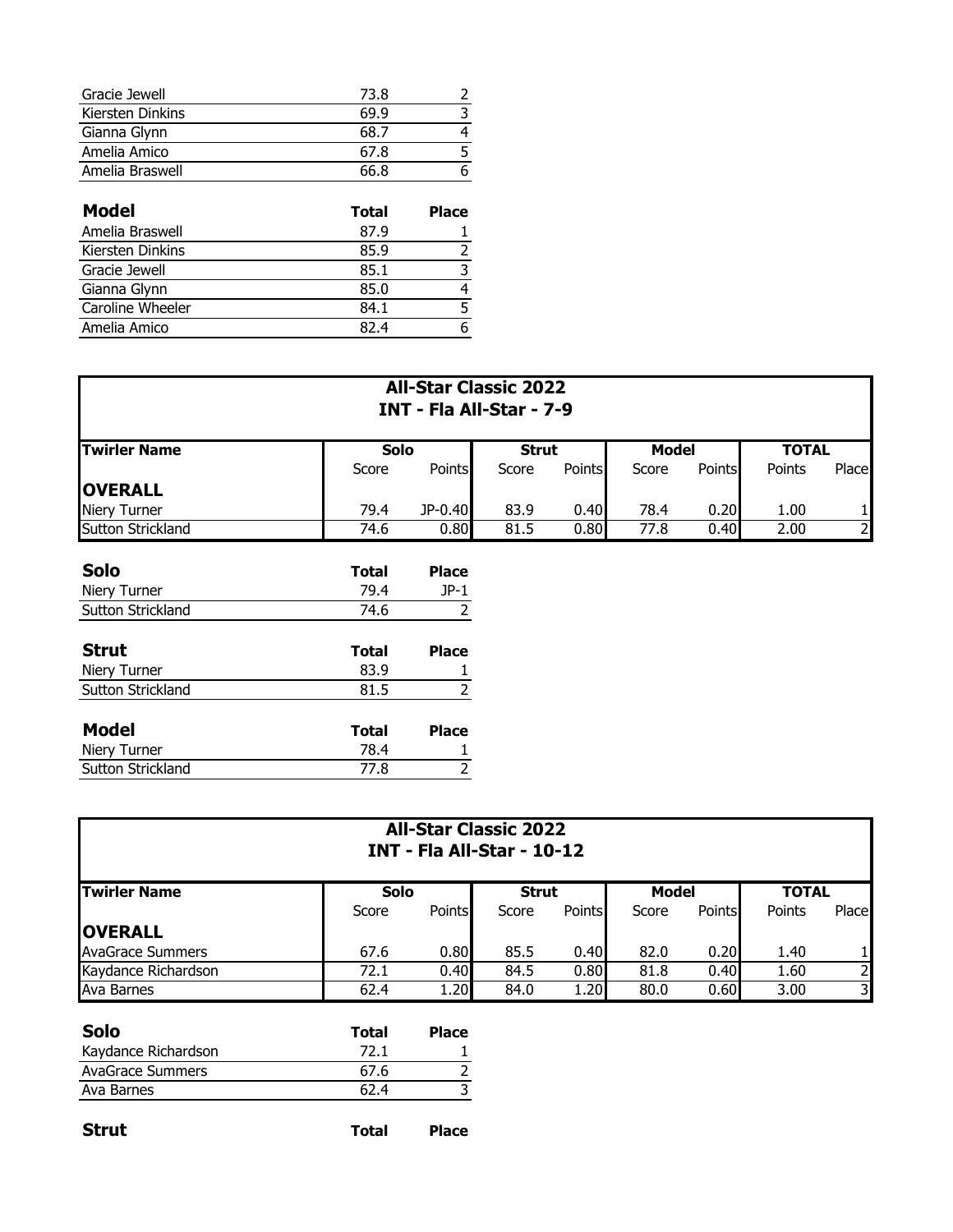| <b>AvaGrace Summers</b> | 85.5  |              |
|-------------------------|-------|--------------|
| Kaydance Richardson     | 84.5  |              |
| Ava Barnes              | 84.0  |              |
|                         |       |              |
|                         |       |              |
| Model                   | Total | <b>Place</b> |
| <b>AvaGrace Summers</b> | 82.0  |              |
| Kaydance Richardson     | 81.8  |              |

| <b>All-Star Classic 2022</b><br><b>INT - Fla All-Star - 13-15</b> |             |               |              |               |              |        |              |                |
|-------------------------------------------------------------------|-------------|---------------|--------------|---------------|--------------|--------|--------------|----------------|
| <b>Twirler Name</b>                                               | <b>Solo</b> |               | <b>Strut</b> |               | <b>Model</b> |        | <b>TOTAL</b> |                |
|                                                                   | Score       | <b>Points</b> | Score        | <b>Points</b> | Score        | Points | Points       | Place          |
| <b>OVERALL</b>                                                    |             |               |              |               |              |        |              |                |
| Cecilia Zagorini                                                  | 83.8        | 0.40          | 79.1         | 0.80          | 77.8         | 0.20   | 1.40         |                |
| Mercedes Perry                                                    | 78.0        | 1.60          | 80.3         | 0.40          | 77.0         | 0.40   | 2.40         |                |
| Ana Bergerman                                                     | 83.3        | 0.80          | 78.6         | 1.20          | 76.7         | 0.60   | 2.60         | 3              |
| Aybree Gonzalez                                                   | 79.4        | 1.20          | 74.5         | 1.60          | 75.5         | 0.80   | 3.60         | $\overline{4}$ |

| <b>Solo</b>      | Total | <b>Place</b> |
|------------------|-------|--------------|
| Cecilia Zagorini | 83.8  |              |
| Ana Bergerman    | 83.3  |              |
| Aybree Gonzalez  | 79.4  |              |
| Mercedes Perry   | 78.0  |              |

| <b>Strut</b>     | Total | <b>Place</b> |
|------------------|-------|--------------|
| Mercedes Perry   | 80.3  |              |
| Cecilia Zagorini | 79.1  |              |
| Ana Bergerman    | 78.6  |              |
| Aybree Gonzalez  | 74.5  |              |

| Total | <b>Place</b> |
|-------|--------------|
| 77.8  |              |
| 77.0  |              |
| 76.7  |              |
| 75.5  |              |
|       |              |

| <b>All-Star Classic 2022</b><br><b>INT - Fla All-Star - 16+</b> |             |               |              |               |       |               |        |                |  |  |
|-----------------------------------------------------------------|-------------|---------------|--------------|---------------|-------|---------------|--------|----------------|--|--|
| <b>Twirler Name</b>                                             | <b>Solo</b> |               | <b>Strut</b> |               |       | Model         |        | <b>TOTAL</b>   |  |  |
|                                                                 | Score       | <b>Points</b> | Score        | <b>Points</b> | Score | <b>Points</b> | Points | Place          |  |  |
| <b>OVERALL</b>                                                  |             |               |              |               |       |               |        |                |  |  |
| Elizabeth Stoeber                                               | 85.0        | JP-0.40       | 84.5         | 0.40          | 92.0  | 0.20          | 1.00   |                |  |  |
| Nancy Murray                                                    | 79.2        | 1.20          | 80.0         | 0.80          | 89.0  | 0.40          | 2.40   | $\overline{2}$ |  |  |
| Jenna Ritter                                                    | 82.5        | 0.80          | 76.5         | 1.60          | 85.5  | 0.80          | 3.20   | 3              |  |  |
| Mi'Khia Massey                                                  | 76.3        | 1.60          | 79.4         | 1.20          | 87.5  | 0.60          | 3.40   | $\overline{4}$ |  |  |

| <b>Solo</b>       | Total | <b>Place</b> |
|-------------------|-------|--------------|
| Elizabeth Stoeber | 85.0  | 1D. 1        |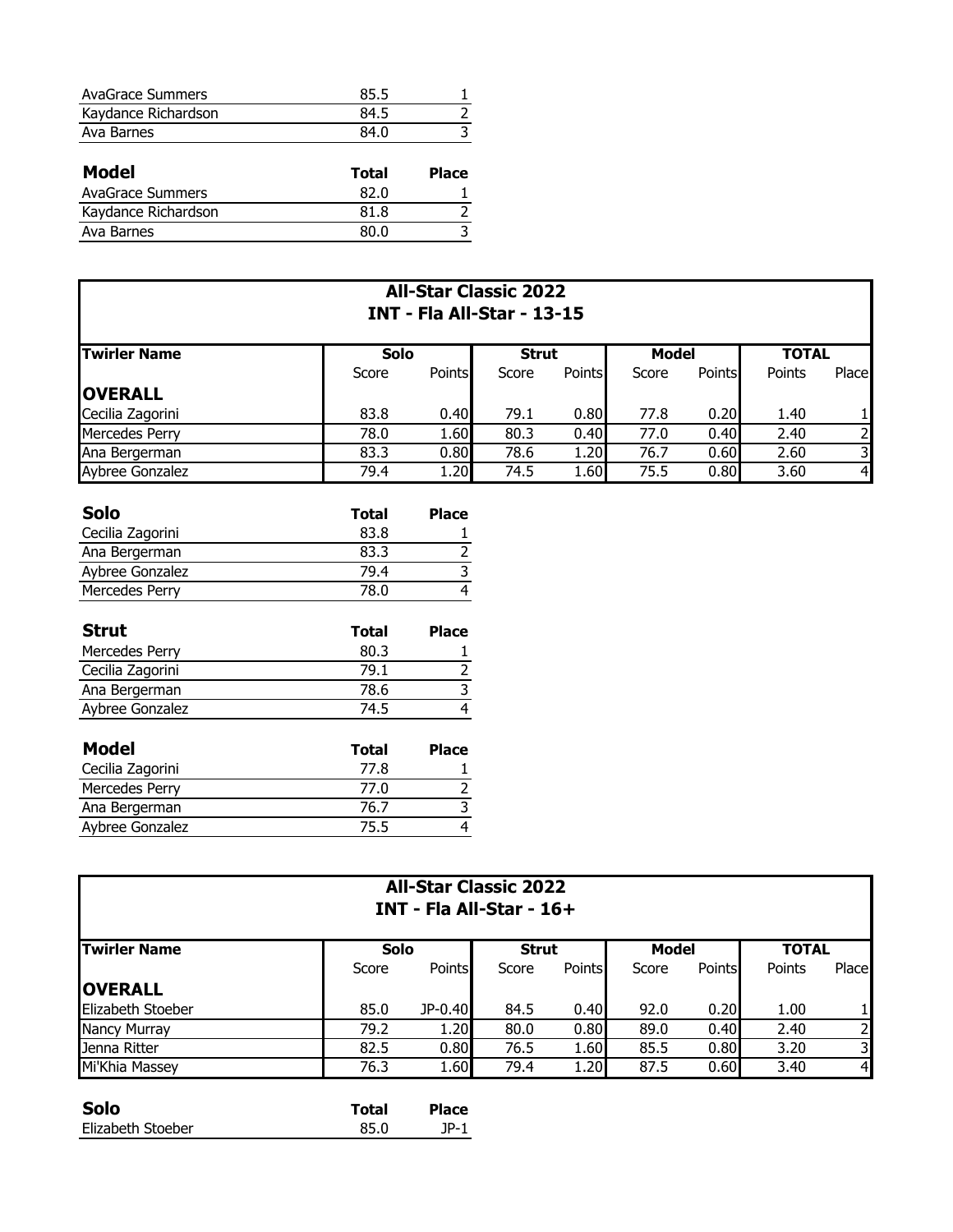| Jenna Ritter      | 82.5         | 2            |
|-------------------|--------------|--------------|
| Nancy Murray      | 79.2         | 3            |
| Mi'Khia Massey    | 76.3         | 4            |
|                   |              |              |
| Strut             | <b>Total</b> | <b>Place</b> |
| Elizabeth Stoeber | 84.5         |              |
| Nancy Murray      | 80.0         | 2            |
| Mi'Khia Massey    | 79.4         | 3            |
| Jenna Ritter      | 76.5         | 4            |
|                   |              |              |
| <b>Model</b>      | <b>Total</b> | <b>Place</b> |
| Elizabeth Stoeber | 92.0         |              |
| Nancy Murray      | 89.0         | 2            |
| Mi'Khia Massey    | 87.5         | 3            |
| Jenna Ritter      | 85.5         | 4            |

| <b>All-Star Classic 2022</b><br>ADV - Fla All-Star - 7-9 |              |                |              |               |              |               |              |              |
|----------------------------------------------------------|--------------|----------------|--------------|---------------|--------------|---------------|--------------|--------------|
| <b>Twirler Name</b>                                      | Solo         |                | <b>Strut</b> |               | <b>Model</b> |               | <b>TOTAL</b> |              |
|                                                          | Score        | Points         | Score        | <b>Points</b> | Score        | <b>Points</b> | Points       | Place        |
| <b>OVERALL</b>                                           |              |                |              |               |              |               |              |              |
| Lorelei Turner                                           | 82.4         | 0.40           | 83.7         | 0.40          | 82.5         | 0.20          | 1.00         | $\mathbf{1}$ |
| <b>Brooklyn Coley</b>                                    | 80.0         | 0.80           | 81.0         | 0.80          | 81.2         | 0.40          | 2.00         | $2 \mid$     |
| <b>Solo</b>                                              | <b>Total</b> | <b>Place</b>   |              |               |              |               |              |              |
| Lorelei Turner                                           | 82.4         | 1              |              |               |              |               |              |              |
| <b>Brooklyn Coley</b>                                    | 80.0         | $\overline{2}$ |              |               |              |               |              |              |
| <b>Strut</b>                                             | <b>Total</b> | <b>Place</b>   |              |               |              |               |              |              |
| Lorelei Turner                                           | 83.7         |                |              |               |              |               |              |              |
| <b>Brooklyn Coley</b>                                    | 81.0         | $\overline{2}$ |              |               |              |               |              |              |
| <b>Model</b>                                             | <b>Total</b> | <b>Place</b>   |              |               |              |               |              |              |
| Lorelei Turner                                           | 82.5         |                |              |               |              |               |              |              |
| <b>Brooklyn Coley</b>                                    | 81.2         | 2              |              |               |              |               |              |              |

| <b>All-Star Classic 2022</b><br>ADV - Fla All-Star - 13-15 |              |               |              |        |              |        |              |       |
|------------------------------------------------------------|--------------|---------------|--------------|--------|--------------|--------|--------------|-------|
| <b>Twirler Name</b>                                        | <b>Solo</b>  |               | <b>Strut</b> |        | <b>Model</b> |        | <b>TOTAL</b> |       |
|                                                            | Score        | <b>Points</b> | Score        | Points | Score        | Points | Points       | Place |
| <b>OVERALL</b>                                             |              |               |              |        |              |        |              |       |
| Alexis DeLand                                              | 79.8         | 0.40          | 82.5         | 0.40   | 82.3         | 0.20   | 1.00         |       |
| <b>Solo</b>                                                | <b>Total</b> | <b>Place</b>  |              |        |              |        |              |       |
| Alexis DeLand                                              | 79.8         |               |              |        |              |        |              |       |
| <b>Strut</b>                                               | <b>Total</b> | <b>Place</b>  |              |        |              |        |              |       |
| Alexis DeLand                                              | 82.5         |               |              |        |              |        |              |       |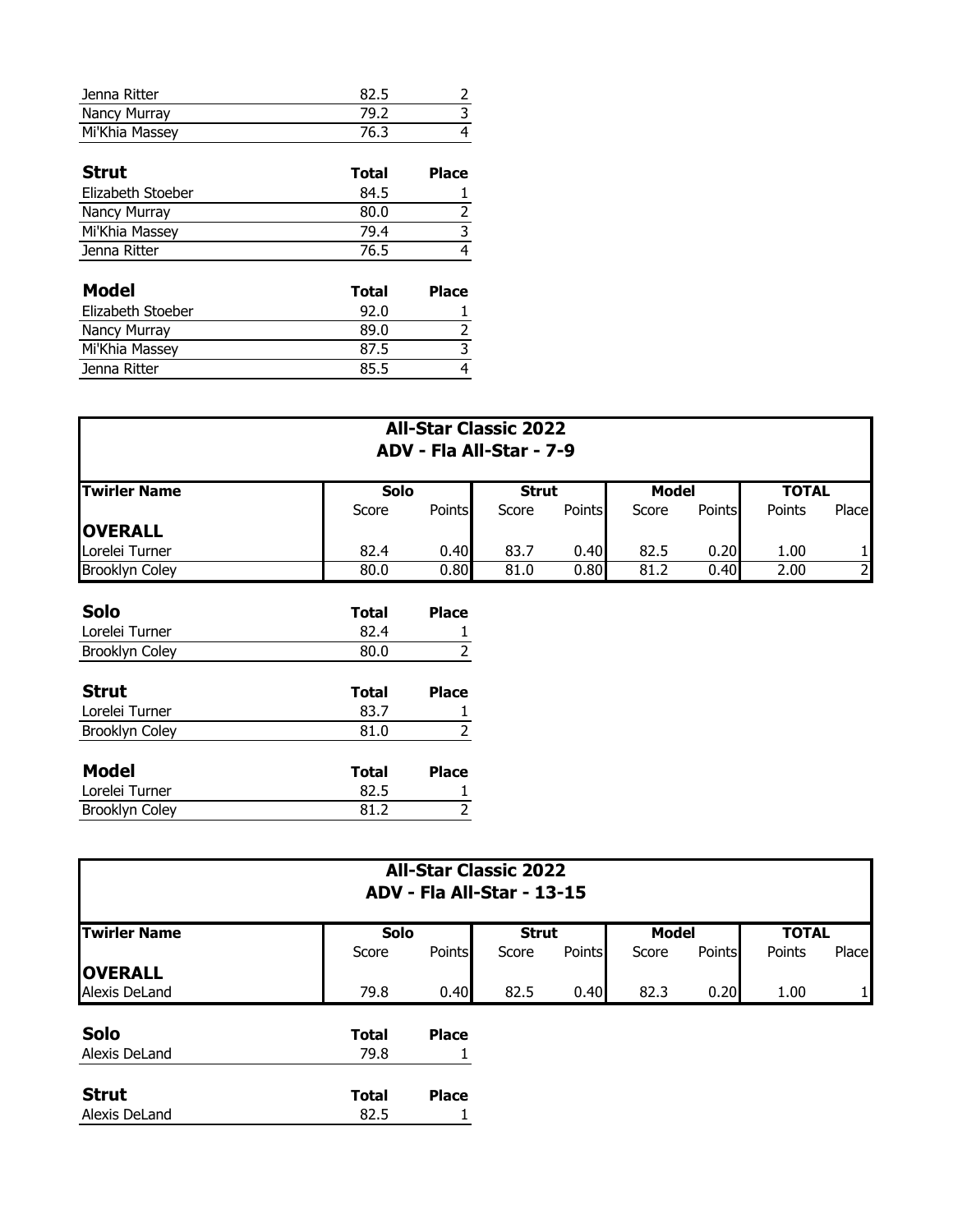| Model         | <b>Total</b> | <b>Place</b> |
|---------------|--------------|--------------|
| Alexis DeLand | 82.3         |              |

| <b>All-Star Classic 2022</b><br>ADV - Fla All-Star - 16+ |              |               |              |        |              |               |              |       |
|----------------------------------------------------------|--------------|---------------|--------------|--------|--------------|---------------|--------------|-------|
| <b>Twirler Name</b>                                      | Solo         |               | <b>Strut</b> |        | <b>Model</b> |               | <b>TOTAL</b> |       |
|                                                          | Score        | <b>Points</b> | Score        | Points | Score        | <b>Points</b> | Points       | Place |
| <b>OVERALL</b>                                           |              |               |              |        |              |               |              |       |
| Meagann Goodridge                                        | 81.1         | 0.40          | 82.5         | 0.40   | 85.7         | 0.20          | 1.00         |       |
| <b>Solo</b>                                              | <b>Total</b> | <b>Place</b>  |              |        |              |               |              |       |
| Meagann Goodridge                                        | 81.1         |               |              |        |              |               |              |       |
| <b>Strut</b>                                             | <b>Total</b> | <b>Place</b>  |              |        |              |               |              |       |
| Meagann Goodridge                                        | 82.5         |               |              |        |              |               |              |       |
| <b>Model</b>                                             | <b>Total</b> | <b>Place</b>  |              |        |              |               |              |       |
| Meagann Goodridge                                        | 85.7         |               |              |        |              |               |              |       |

| <b>All-Star Classic 2022</b><br><b>BEG - Parade Majorette - 0-6</b> |                 |              |              |        |              |               |              |       |
|---------------------------------------------------------------------|-----------------|--------------|--------------|--------|--------------|---------------|--------------|-------|
| <b>Twirler Name</b>                                                 | <b>Military</b> |              | <b>Basic</b> |        | <b>Model</b> |               | <b>TOTAL</b> |       |
|                                                                     | Score           | Points       | Score        | Points | Score        | <b>Points</b> | Points       | Place |
| <b>OVERALL</b><br>Abigail Sanger                                    | 0.0             | 0.40         | 0.0          | 0.40   | 42.0         | 0.20          | 1.00         |       |
| <b>Military</b>                                                     | <b>Total</b>    | <b>Place</b> |              |        |              |               |              |       |
| Abigail Sanger                                                      | 0.0             |              |              |        |              |               |              |       |
| <b>Basic</b>                                                        | <b>Total</b>    | <b>Place</b> |              |        |              |               |              |       |
| Abigail Sanger                                                      | 0.0             |              |              |        |              |               |              |       |
| <b>Model</b>                                                        | <b>Total</b>    | <b>Place</b> |              |        |              |               |              |       |
| Abigail Sanger                                                      | 42.0            |              |              |        |              |               |              |       |

| <b>All-Star Classic 2022</b><br><b>BEG - Parade Majorette - 7-9</b> |                 |               |              |               |       |        |              |                |
|---------------------------------------------------------------------|-----------------|---------------|--------------|---------------|-------|--------|--------------|----------------|
| <b>Twirler Name</b>                                                 | <b>Military</b> |               | <b>Basic</b> |               | Model |        | <b>TOTAL</b> |                |
|                                                                     | Score           | <b>Points</b> | Score        | <b>Points</b> | Score | Points | Points       | Place          |
| <b>OVERALL</b>                                                      |                 |               |              |               |       |        |              |                |
| Charlotte Mulligan                                                  | 0.0             | 0.40          | 0.0          | 0.40          | 48.0  | 0.20   | 1.00         |                |
| Amy<br>Tomassian                                                    | 0.0             | 0.80          | 0.0          | 0.80          | 45.0  | 0.40   | 2.00         | $\overline{2}$ |

| <b>Military</b>    | <b>Total</b> | <b>Place</b> |
|--------------------|--------------|--------------|
| Charlotte Mulligan | 0.0          |              |
| Amy Tomassian      | 0.0          |              |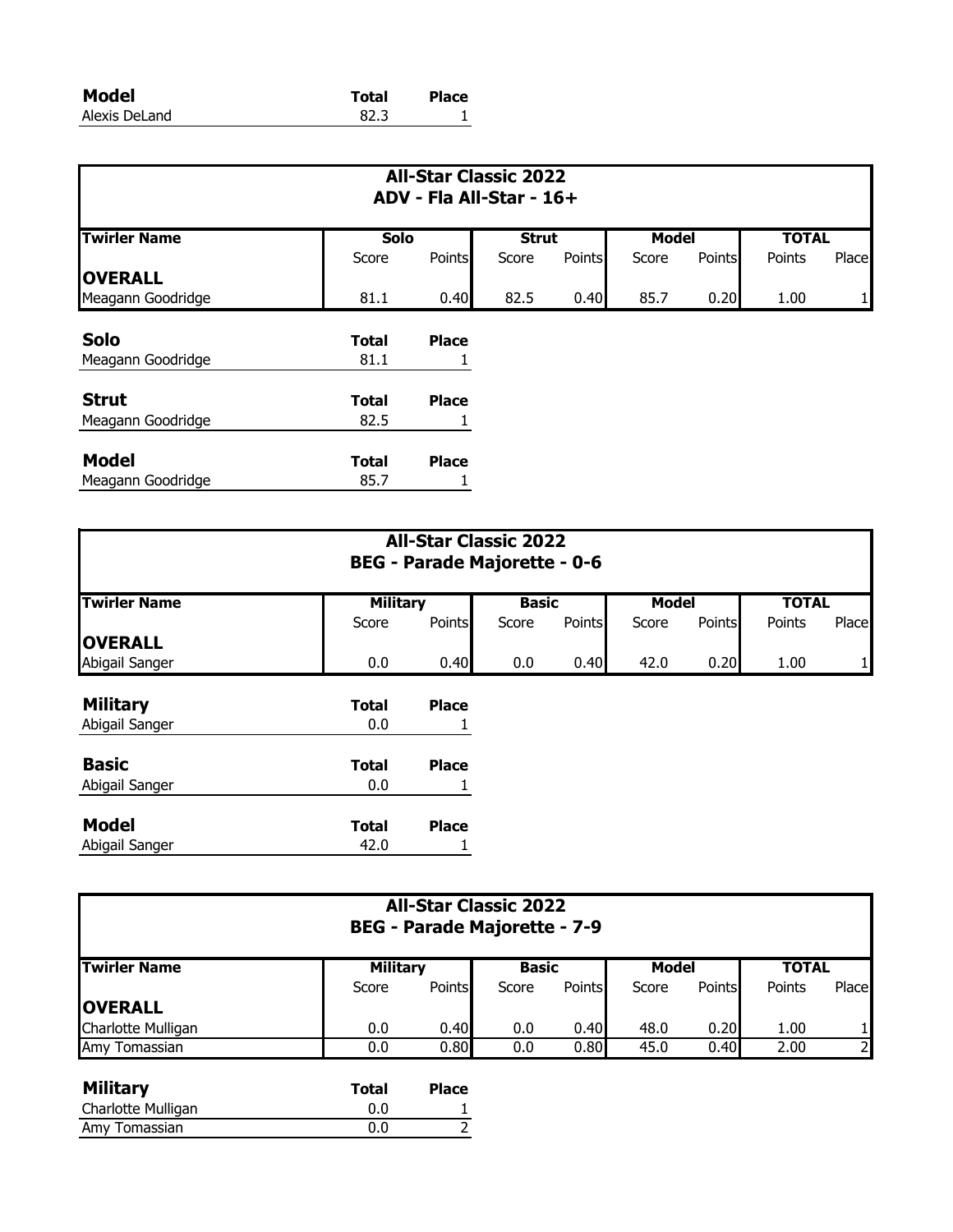| <b>Basic</b>       | Total | Place        |
|--------------------|-------|--------------|
| Charlotte Mulligan | 0.0   |              |
| Amy Tomassian      | 0.0   |              |
|                    |       |              |
| <b>Model</b>       | Total | <b>Place</b> |
| Charlotte Mulligan | 48.0  |              |
| Amy Tomassian      | 45.0  |              |
|                    |       |              |

| <b>All-Star Classic 2022</b>          |                 |               |              |               |       |               |              |                 |
|---------------------------------------|-----------------|---------------|--------------|---------------|-------|---------------|--------------|-----------------|
| <b>BEG - Parade Majorette - 10-12</b> |                 |               |              |               |       |               |              |                 |
| <b>Twirler Name</b>                   | <b>Military</b> |               | <b>Basic</b> |               | Model |               | <b>TOTAL</b> |                 |
|                                       | Score           | <b>Points</b> | Score        | <b>Points</b> | Score | <b>Points</b> | Points       | Place           |
| <b>OVERALL</b>                        |                 |               |              |               |       |               |              |                 |
| <b>Braeley Robbins</b>                | 0.0             | 0.40          | 0.0          | 1.60          | 41.2  | 0.20          | 2.20         |                 |
| Lillie Griffin                        | 0.0             | 1.20          | 0.0          | 0.40          | 40.8  | 1.00          | 2.60         | 2               |
| Ava Barnes                            | 0.0             | 1.60          | 0.0          | 0.80          | 40.0  | 1.40          | 3.80         | 3               |
| Bella Pezzanite                       | 0.0             | 0.80          | 0.0          | 1.20          | 37.5  | 3.00          | 5.00         | 4               |
| Lauren Simple                         | 0.0             | 2.00          | 0.0          | 2.00          | 39.6  | 2.00          | 6.00         | $\overline{5}$  |
| <b>Harper Richey</b>                  | 0.0             | 2.40          | 0.0          | 4.00          | 40.9  | 0.80          | 7.20         | 6               |
| Senaiyah Torres                       | 0.0             | 3.20          | 0.0          | 3.20          | 38.5  | 2.60          | 9.00         | 7               |
| Tenley Richey                         | 0.0             | 5.20          | 0.0          | 2.40          | 39.9  | 1.60          | 9.20         | 8               |
| <b>Bailey Richards</b>                | 0.0             | 3.60          | 0.0          | 3.60          | 38.9  | 2.40          | 9.60         | 9               |
| Makenna Richey                        | 0.0             | 4.40          | 0.0          | 4.80          | 41.0  | 0.60          | 9.80         | 10              |
| Erica Payne                           | 0.0             | 4.00          | 0.0          | 5.60          | 41.1  | 0.40          | 10.00        | 11              |
| <b>Addison Waller</b>                 | 0.0             | 6.00          | 0.0          | 2.80          | 40.6  | 1.20          | 10.00        | 12              |
| Chloe Crosby                          | 0.0             | 2.80          | 0.0          | 5.20          | 38.5  | 2.60          | 10.60        | $\overline{13}$ |
| Jocelyn Anderson                      | 0.0             | 4.80          | 0.0          | 4.40          | 39.5  | 2.20          | 11.40        | 14              |
| <b>Emily Perez</b>                    | 0.0             | 5.60          | 0.0          | 6.00          | 39.8  | 1.80          | 13.40        | 15              |

| <b>Military</b>        | <b>Total</b> | <b>Place</b>   |
|------------------------|--------------|----------------|
| <b>Braeley Robbins</b> | 0.0          | 1              |
| Bella Pezzanite        | 0.0          | $\overline{2}$ |
| Lillie Griffin         | 0.0          | 3              |
| Ava Barnes             | 0.0          | 4              |
| Lauren Simple          | 0.0          | 5              |
| Harper Richey          | 0.0          | 6              |
| Chloe Crosby           | 0.0          | 7              |
| Senaiyah Torres        | 0.0          | 8              |
| <b>Bailey Richards</b> | 0.0          | 9              |
| Erica Payne            | 0.0          | 10             |
| Makenna Richey         | 0.0          | 11             |
| Jocelyn Anderson       | 0.0          | 12             |
| <b>Tenley Richey</b>   | 0.0          | 13             |
| <b>Emily Perez</b>     | 0.0          | 14             |
| Addison Waller         | 0.0          | 15             |

| <b>Basic</b>           | Total | <b>Place</b> |
|------------------------|-------|--------------|
| Lillie Griffin         | 0.0   |              |
| Ava Barnes             | 0.0   |              |
| Bella Pezzanite        | 0.0   |              |
| <b>Braeley Robbins</b> | ስ በ   |              |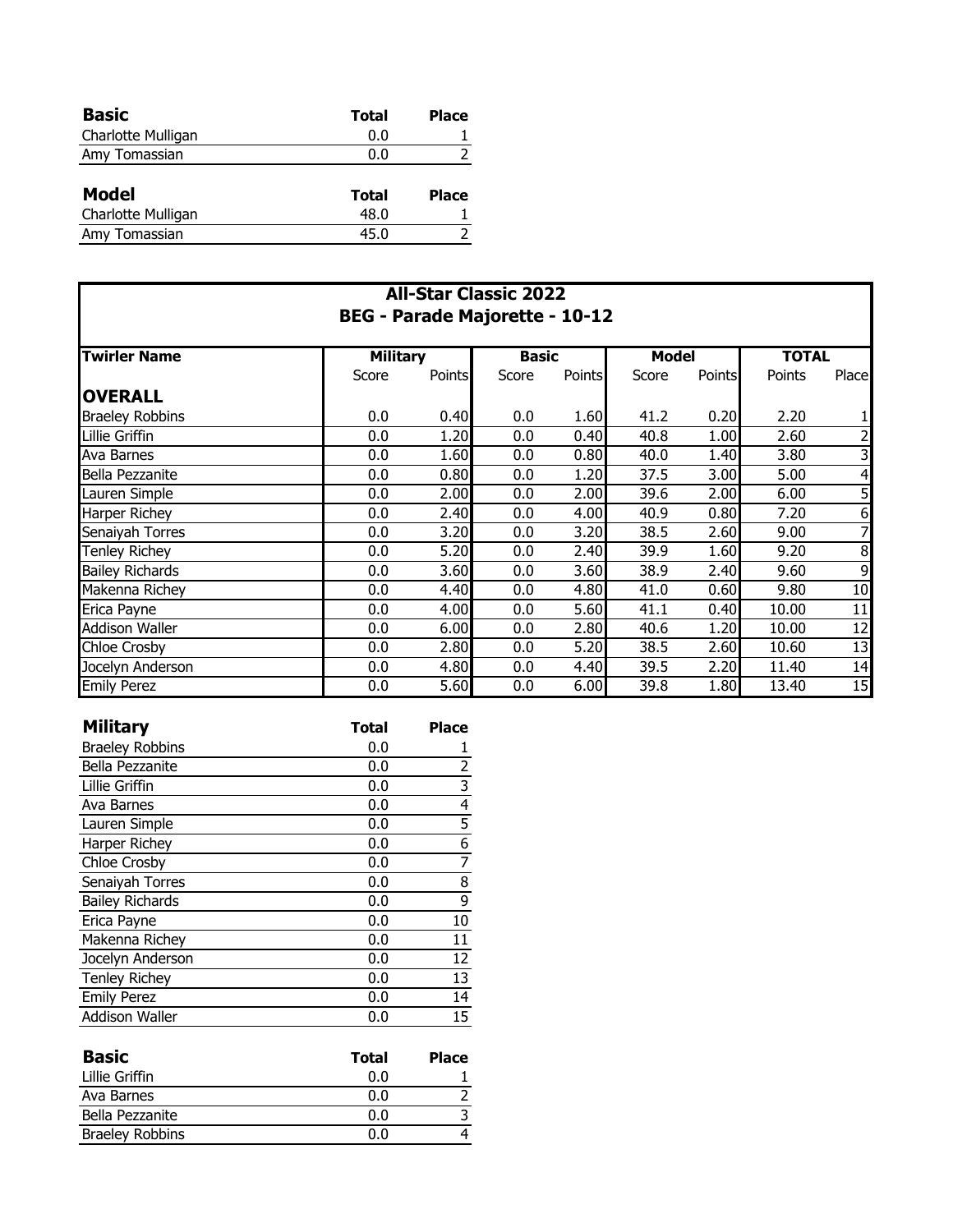| Lauren Simple          | 0.0   | 5                                                                         |
|------------------------|-------|---------------------------------------------------------------------------|
| <b>Tenley Richey</b>   | 0.0   | $\frac{6}{7}$                                                             |
| <b>Addison Waller</b>  | 0.0   |                                                                           |
| Senaiyah Torres        | 0.0   | $\frac{8}{9}$                                                             |
| <b>Bailey Richards</b> | 0.0   |                                                                           |
| Harper Richey          | 0.0   | $\overline{10}$                                                           |
| Jocelyn Anderson       | 0.0   | $\overline{11}$                                                           |
| Makenna Richey         | 0.0   | $\overline{12}$                                                           |
| Chloe Crosby           | 0.0   | $\overline{13}$                                                           |
| Erica Payne            | 0.0   | 14                                                                        |
| <b>Emily Perez</b>     | 0.0   | 15                                                                        |
|                        |       |                                                                           |
| <b>Model</b>           | Total | <b>Place</b>                                                              |
| <b>Braeley Robbins</b> | 41.2  | 1                                                                         |
|                        |       |                                                                           |
| Erica Payne            | 41.1  |                                                                           |
| Makenna Richey         | 41.0  |                                                                           |
| Harper Richey          | 40.9  |                                                                           |
| <b>Lillie Griffin</b>  | 40.8  |                                                                           |
| <b>Addison Waller</b>  | 40.6  |                                                                           |
| Ava Barnes             | 40.0  |                                                                           |
| <b>Tenley Richey</b>   | 39.9  | $\frac{2}{3}$ $\frac{3}{4}$ $\frac{4}{5}$ $\frac{6}{7}$<br>$\overline{8}$ |
| <b>Emily Perez</b>     | 39.8  | 9                                                                         |
| Lauren Simple          | 39.6  | 10                                                                        |
| Jocelyn Anderson       | 39.5  | $\overline{11}$                                                           |
| <b>Bailey Richards</b> | 38.9  | $\overline{12}$                                                           |
| <b>Chloe Crosby</b>    | 38.5  | $TIE-13$                                                                  |
| Senaiyah Torres        | 38.5  | $TIE-13$                                                                  |

|  | <b>All-Star Classic 2022</b>          |  |
|--|---------------------------------------|--|
|  | <b>BEG - Parade Majorette - 13-15</b> |  |

| <b>Twirler Name</b> |       | <b>Military</b> |       | <b>Basic</b>  |       | <b>Model</b>  |        | <b>TOTAL</b>   |  |
|---------------------|-------|-----------------|-------|---------------|-------|---------------|--------|----------------|--|
|                     | Score | <b>Points</b>   | Score | <b>Points</b> | Score | <b>Points</b> | Points | Place          |  |
| <b>OVERALL</b>      |       |                 |       |               |       |               |        |                |  |
| Alejandra Pivetz    | 0.0   | 0.40            | 0.0   | 0.40          | 46.0  | 0.20          | 1.00   |                |  |
| Hailey Johnson      | 0.0   | 0.80            | 0.0   | 1.20          | 44.8  | 0.80          | 2.80   | 21             |  |
| Jesalyn Jenkins     | 0.0   | 1.60            | 0.0   | 0.80          | 45.5  | 0.40          | 2.80   | 31             |  |
| Caitliin Scroggs    | 0.0   | 1.20            | 0.0   | 1.60          | 45.0  | 0.60          | 3.40   | 4 <sub>l</sub> |  |

| <b>Military</b>  | Total | <b>Place</b> |
|------------------|-------|--------------|
| Alejandra Pivetz | 0.0   |              |
| Hailey Johnson   | 0.0   |              |
| Caitliin Scroggs | 0.0   |              |
| Jesalyn Jenkins  | ი ი   |              |

| <b>Basic</b>     | Total | <b>Place</b> |
|------------------|-------|--------------|
| Alejandra Pivetz | 0.0   |              |
| Jesalyn Jenkins  | 0.0   |              |
| Hailey Johnson   | 0.0   |              |
| Caitliin Scroggs | 0.0   |              |
|                  |       |              |

| <b>Model</b> | Total | <b>Place</b> |
|--------------|-------|--------------|
|              |       |              |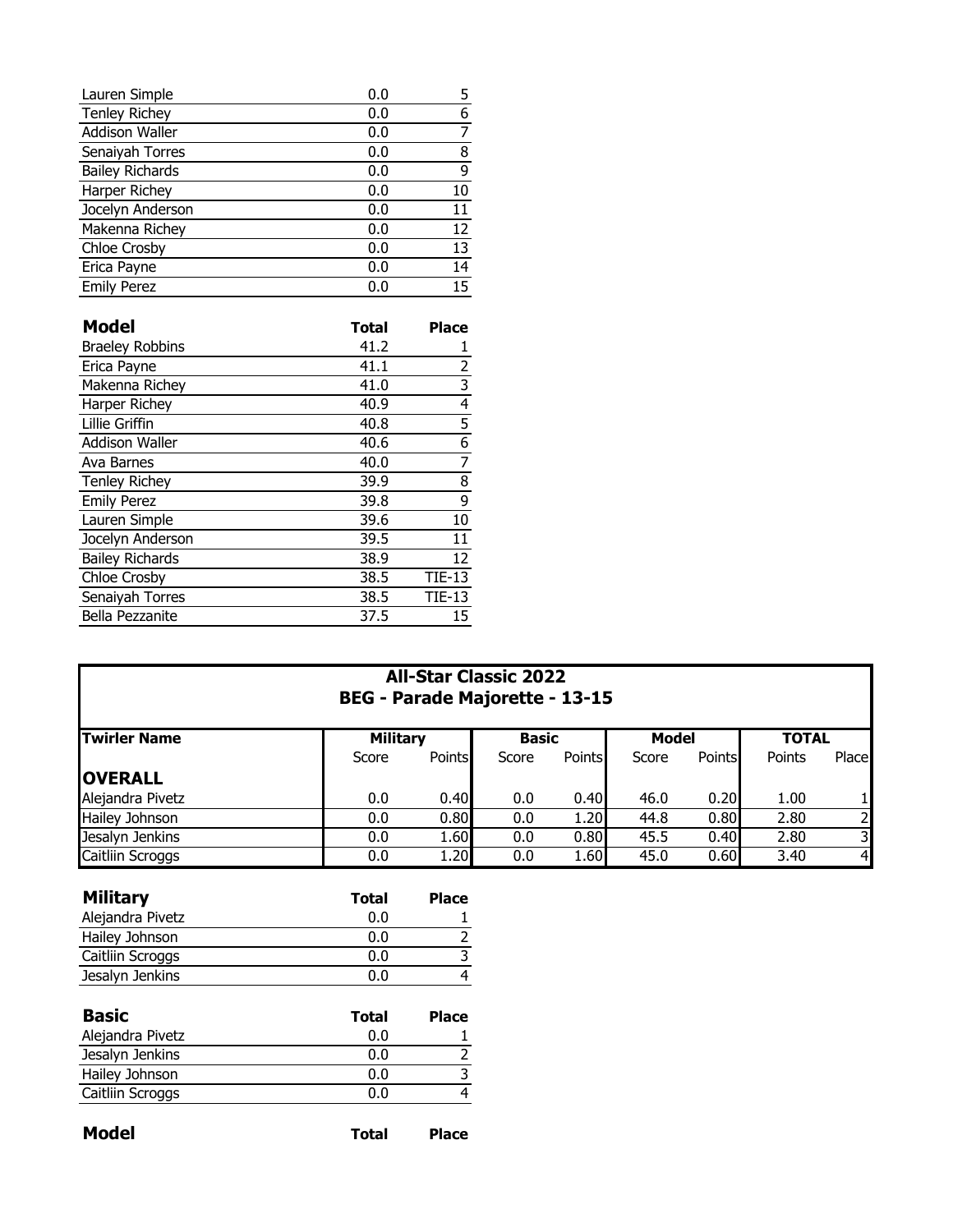| Alejandra Pivetz | 46.0 |  |
|------------------|------|--|
| Jesalyn Jenkins  | 45.5 |  |
| Caitliin Scroggs | 45.0 |  |
| Hailey Johnson   | 44.8 |  |

## **All-Star Classic 2022 BEG - Parade Majorette - 16+**

| <b>Twirler Name</b> | <b>Military</b> |               | <b>Model</b><br><b>Basic</b> |               |       | <b>TOTAL</b> |        |       |
|---------------------|-----------------|---------------|------------------------------|---------------|-------|--------------|--------|-------|
|                     | Score           | <b>Points</b> | Score                        | <b>Points</b> | Score | Points       | Points | Place |
| <b>OVERALL</b>      |                 |               |                              |               |       |              |        |       |
| Analyz Dominguez    | 0.0             | 0.40          | 0.0                          | 0.40          | 47.8  | 0.20         | 1.00   | 1     |
| <b>Military</b>     | <b>Total</b>    | <b>Place</b>  |                              |               |       |              |        |       |
| Analyz Dominguez    | 0.0             |               |                              |               |       |              |        |       |
| <b>Basic</b>        | <b>Total</b>    | <b>Place</b>  |                              |               |       |              |        |       |
| Analyz Dominguez    | 0.0             |               |                              |               |       |              |        |       |
| <b>Model</b>        | <b>Total</b>    | <b>Place</b>  |                              |               |       |              |        |       |
| Analyz Dominguez    | 47.8            | T             |                              |               |       |              |        |       |

| <b>All-Star Classic 2022</b><br>ADV - Parade Majorette - 7-9 |                 |               |              |        |              |               |              |       |
|--------------------------------------------------------------|-----------------|---------------|--------------|--------|--------------|---------------|--------------|-------|
| <b>Twirler Name</b>                                          | <b>Military</b> |               | <b>Basic</b> |        | <b>Model</b> |               | <b>TOTAL</b> |       |
|                                                              | Score           | <b>Points</b> | Score        | Points | Score        | <b>Points</b> | Points       | Place |
| <b>OVERALL</b><br>Jimma Riggins                              | 0.0             | 0.40          | 0.0          | 0.40   | 52.5         | 0.20          | 1.00         | 1     |
| <b>Military</b>                                              | <b>Total</b>    | <b>Place</b>  |              |        |              |               |              |       |
| Jimma Riggins                                                | 0.0             | Ŧ.            |              |        |              |               |              |       |
| <b>Basic</b>                                                 | <b>Total</b>    | <b>Place</b>  |              |        |              |               |              |       |
| Jimma Riggins                                                | 0.0             |               |              |        |              |               |              |       |
| <b>Model</b>                                                 | <b>Total</b>    | <b>Place</b>  |              |        |              |               |              |       |
| Jimma Riggins                                                | 52.5            |               |              |        |              |               |              |       |

| <b>All-Star Classic 2022</b><br>ADV - Parade Majorette - 10-12 |                 |               |              |               |              |        |              |       |
|----------------------------------------------------------------|-----------------|---------------|--------------|---------------|--------------|--------|--------------|-------|
| <b>Twirler Name</b>                                            | <b>Military</b> |               | <b>Basic</b> |               | <b>Model</b> |        | <b>TOTAL</b> |       |
|                                                                | Score           | <b>Points</b> | Score        | <b>Points</b> | Score        | Points | Points       | Place |
| <b>OVERALL</b>                                                 |                 |               |              |               |              |        |              |       |
| Kaydance Richardson                                            | 0.0             | 0.40          | 0.0          | 0.40          | 54.5         | 0.20   | 1.00         |       |

| <b>Military</b>     | Total | <b>Place</b> |
|---------------------|-------|--------------|
| Kaydance Richardson | 0.0   |              |
|                     |       |              |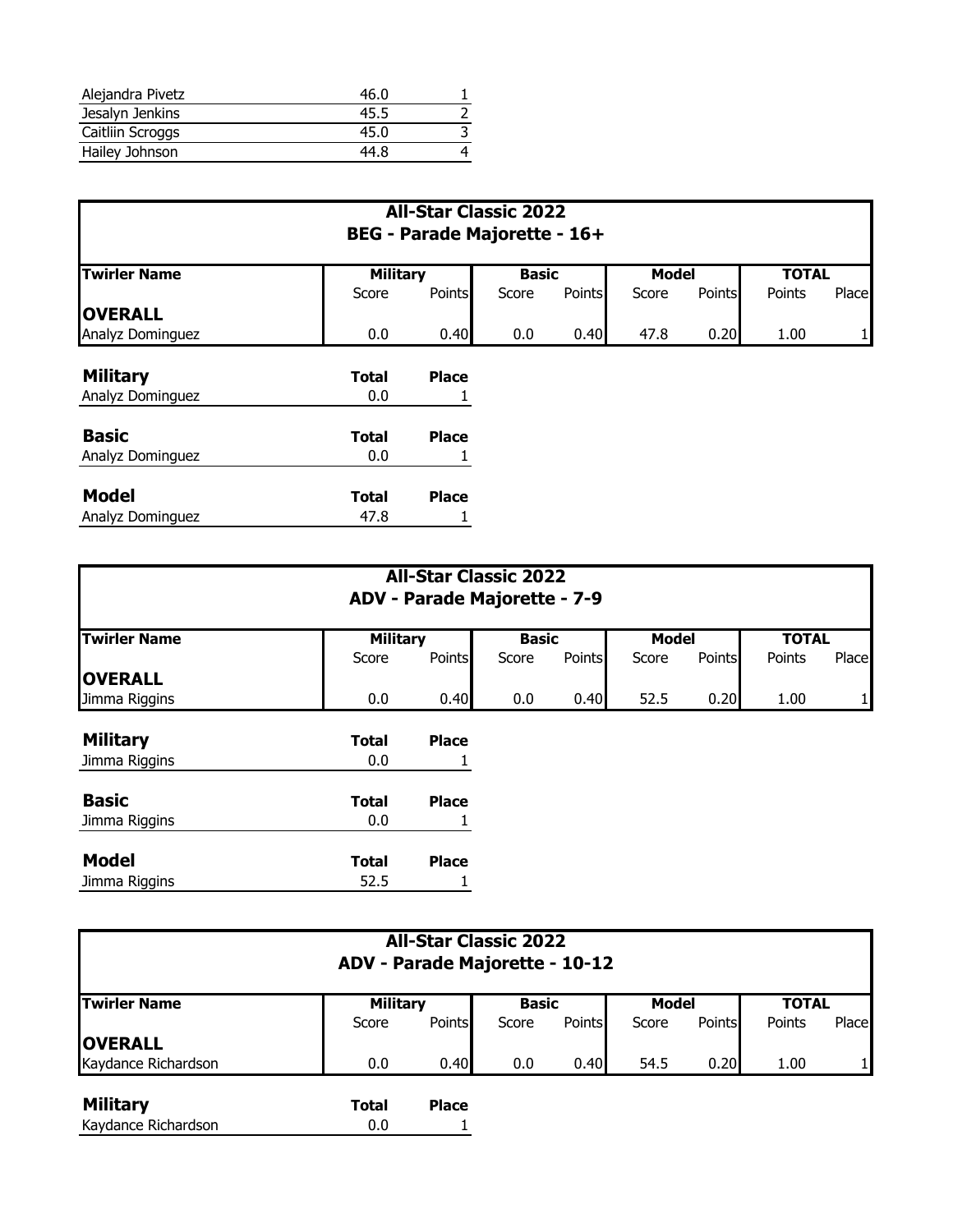| <b>Basic</b>        | Total | <b>Place</b> |
|---------------------|-------|--------------|
| Kaydance Richardson | 0.0   |              |
|                     |       |              |
| Model               | Total | <b>Place</b> |
| Kaydance Richardson | 54.5  |              |

| <b>All-Star Classic 2022</b><br>ADV - Parade Majorette - 13-15 |                 |              |              |               |              |        |              |                |
|----------------------------------------------------------------|-----------------|--------------|--------------|---------------|--------------|--------|--------------|----------------|
| <b>Twirler Name</b>                                            | <b>Military</b> |              | <b>Basic</b> |               | <b>Model</b> |        | <b>TOTAL</b> |                |
|                                                                | Score           | Points       | Score        | <b>Points</b> | Score        | Points | Points       | Place          |
| <b>OVERALL</b>                                                 |                 |              |              |               |              |        |              |                |
| Alexis DeLand                                                  | 0.0             | 0.40         | 0.0          | 0.40          | 52.8         | 0.20   | 1.00         |                |
| Mercedes Perry                                                 | 0.0             | 0.80         | 0.0          | 0.80          | 52.4         | 0.40   | 2.00         | $\overline{2}$ |
| <b>Military</b>                                                | <b>Total</b>    | <b>Place</b> |              |               |              |        |              |                |
| Alexis DeLand                                                  | 0.0             |              |              |               |              |        |              |                |
| Mercedes Perry                                                 | 0.0             |              |              |               |              |        |              |                |

| <b>Basic</b>   | Total | <b>Place</b> |
|----------------|-------|--------------|
| Alexis DeLand  | 0.0   |              |
| Mercedes Perry | 0.0   |              |
|                |       |              |
| <b>Model</b>   | Total | <b>Place</b> |
| Alexis DeLand  | 52.8  |              |
| Mercedes Perry | 52.4  |              |

Meagann Goodridge 47.2 1 Nancy Murray 2008 2012 12:30 AM AM ASS 2012

| <b>All-Star Classic 2022</b><br>ADV - Parade Majorette - 16+ |                 |                |              |               |              |               |              |                |
|--------------------------------------------------------------|-----------------|----------------|--------------|---------------|--------------|---------------|--------------|----------------|
| <b>Twirler Name</b>                                          | <b>Military</b> |                | <b>Basic</b> |               | <b>Model</b> |               | <b>TOTAL</b> |                |
|                                                              | Score           | <b>Points</b>  | Score        | <b>Points</b> | Score        | <b>Points</b> | Points       | Place          |
| <b>OVERALL</b>                                               |                 |                |              |               |              |               |              |                |
| Meagann Goodridge                                            | 0.0             | 0.40           | 0.0          | 0.40          | 47.2         | 0.20          | 1.00         |                |
| Nancy Murray                                                 | 0.0             | 0.80           | 0.0          | 0.80          | 46.5         | 0.40          | 2.00         | $\overline{2}$ |
| <b>Military</b>                                              | <b>Total</b>    | <b>Place</b>   |              |               |              |               |              |                |
| Meagann Goodridge                                            | 0.0             |                |              |               |              |               |              |                |
| Nancy Murray                                                 | 0.0             | 2              |              |               |              |               |              |                |
| <b>Basic</b>                                                 | <b>Total</b>    | <b>Place</b>   |              |               |              |               |              |                |
| Meagann Goodridge                                            | 0.0             |                |              |               |              |               |              |                |
| Nancy Murray                                                 | 0.0             | $\overline{2}$ |              |               |              |               |              |                |
| <b>Model</b>                                                 | <b>Total</b>    | <b>Place</b>   |              |               |              |               |              |                |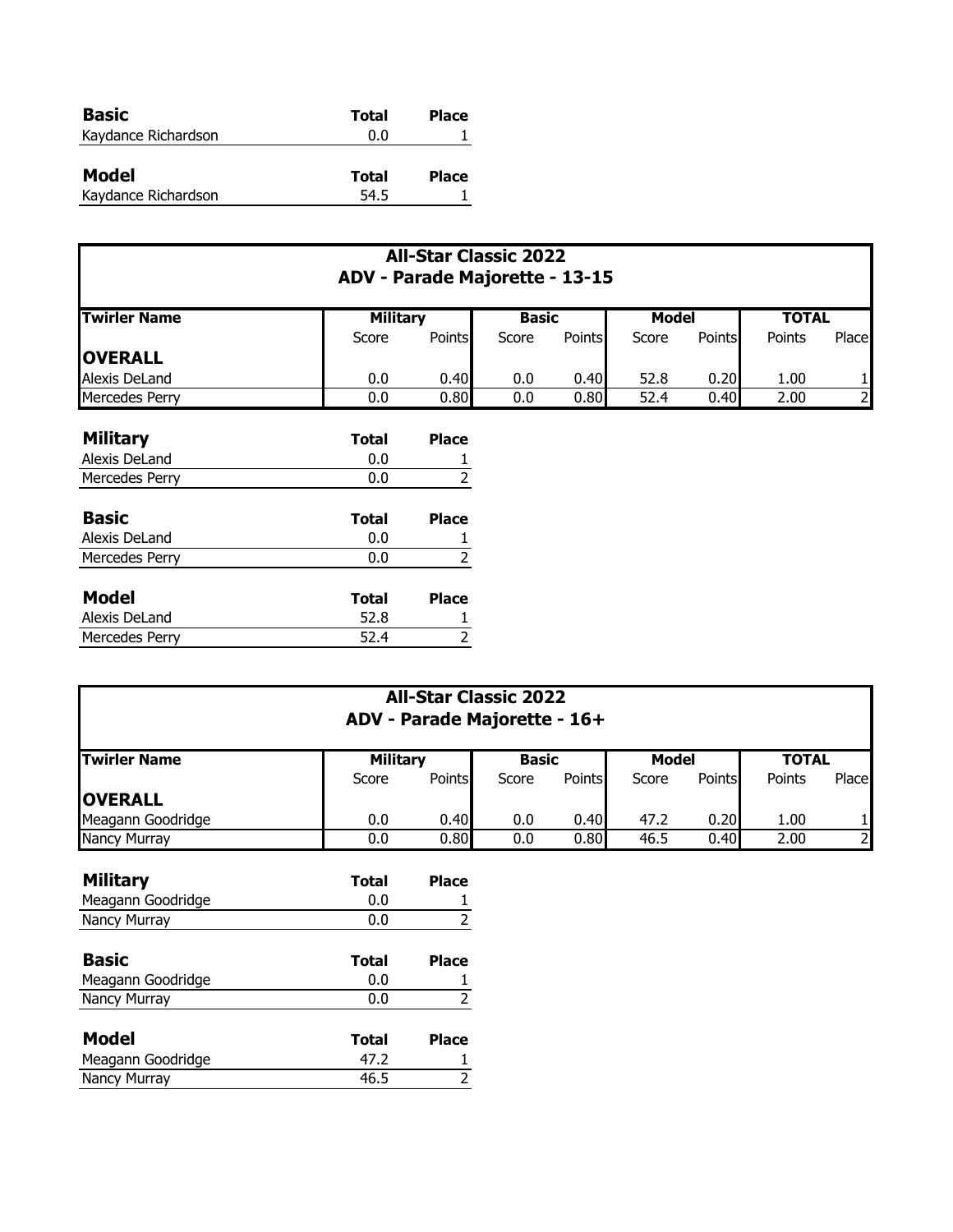| <b>All-Star Classic 2022</b><br><b>NOV - NBS - 0-6</b> |              |                                           |              |               |              |               |              |                |
|--------------------------------------------------------|--------------|-------------------------------------------|--------------|---------------|--------------|---------------|--------------|----------------|
| <b>Twirler Name</b>                                    | Solo         |                                           | <b>Basic</b> |               | <b>Model</b> |               | <b>TOTAL</b> |                |
|                                                        | Score        | Points                                    | Score        | <b>Points</b> | Score        | <b>Points</b> | Points       | Place          |
| <b>OVERALL</b>                                         |              |                                           |              |               |              |               |              |                |
| <b>Ansley Hare</b>                                     | 57.5         | 0.80                                      | 0.0          | 0.40          | 73.8         | 0.20          | 1.40         | 1              |
| Addilyn Reid                                           | 60.4         | 0.40                                      | 0.0          | 0.80          | 72.5         | 0.60          | 1.80         | $\overline{2}$ |
| Abigail Sanger                                         | 52.8         | 1.20                                      | 0.0          | 1.20          | 73.5         | 0.40          | 2.80         | 3              |
| <b>Solo</b>                                            | <b>Total</b> | <b>Place</b>                              |              |               |              |               |              |                |
| Addilyn Reid                                           | 60.4         |                                           |              |               |              |               |              |                |
| Ansley Hare<br>Abigail Sanger                          | 57.5<br>52.8 | $\overline{\mathbf{c}}$<br>$\overline{3}$ |              |               |              |               |              |                |
| <b>Basic</b>                                           | <b>Total</b> | <b>Place</b>                              |              |               |              |               |              |                |
| Ansley Hare                                            | 0.0          |                                           |              |               |              |               |              |                |
| Addilyn Reid                                           | 0.0          | $\frac{2}{3}$                             |              |               |              |               |              |                |
| Abigail Sanger                                         | 0.0          |                                           |              |               |              |               |              |                |
| Modal                                                  | Total        | <b>Diaco</b>                              |              |               |              |               |              |                |

| <b>Model</b>   | Total | <b>Place</b> |
|----------------|-------|--------------|
| Ansley Hare    | 73.8  |              |
| Abigail Sanger | 73.5  |              |
| Addilyn Reid   | 72.5  |              |

| <b>All-Star Classic 2022</b><br><b>NOV - NBS - 13-15</b> |       |        |              |               |              |               |              |       |
|----------------------------------------------------------|-------|--------|--------------|---------------|--------------|---------------|--------------|-------|
| <b>Twirler Name</b>                                      | Solo  |        | <b>Basic</b> |               | <b>Model</b> |               | <b>TOTAL</b> |       |
|                                                          | Score | Points | Score        | <b>Points</b> | Score        | <b>Points</b> | Points       | Place |
| <b>OVERALL</b>                                           |       |        |              |               |              |               |              |       |
| <b>Avery Nipper</b>                                      | 68.4  | 1.60   | 0.0          | 0.80          | 72.5         | 0.40          | 2.80         | 1     |
| Caitliin Scroggs                                         | 69.7  | 0.80   | 0.0          | 1.20          | 68.5         | 1.40          | 3.40         | 2     |
| <b>Hudson Bennett</b>                                    | 68.3  | 2.00   | 0.0          | 2.00          | 70.9         | 0.80          | 4.80         | 3     |
| <b>Ashley Krebs</b>                                      | 67.1  | 2.40   | 0.0          | 1.60          | 68.9         | 1.00          | 5.00         | 4     |
| Mikayla Macdaid                                          | 73.9  | 0.40   | 0.0          | 3.20          | 67.5         | 1.60          | 5.20         | 5     |
| Hailey Johnson                                           | 58.7  | 3.60   | 0.0          | 0.40          | 68.6         | 1.20          | 5.20         | 6     |
| Kaegan Roberts                                           | 61.6  | 3.20   | 0.0          | 2.40          | 72.7         | 0.20          | 5.80         |       |
| Cameryn Swindell                                         | 69.7  | 0.80   | 0.0          | 3.60          | 67.0         | 1.80          | 6.20         | 8     |
| Alejandra Pivetz                                         | 65.7  | 2.80   | 0.0          | 2.80          | 72.1         | 0.60          | 6.20         | 9     |

| <b>Solo</b>         | <b>Total</b> | Place   |
|---------------------|--------------|---------|
| Mikayla Macdaid     | 73.9         |         |
| Caitliin Scroggs    | 69.7         | TIE-2   |
| Cameryn Swindell    | 69.7         | $TIE-2$ |
| <b>Avery Nipper</b> | 68.4         |         |
| Hudson Bennett      | 68.3         | 5       |
| Ashley Krebs        | 67.1         | 6       |
| Alejandra Pivetz    | 65.7         | 7       |
| Kaegan Roberts      | 61.6         | 8       |
| Hailey Johnson      | 58.7         | q       |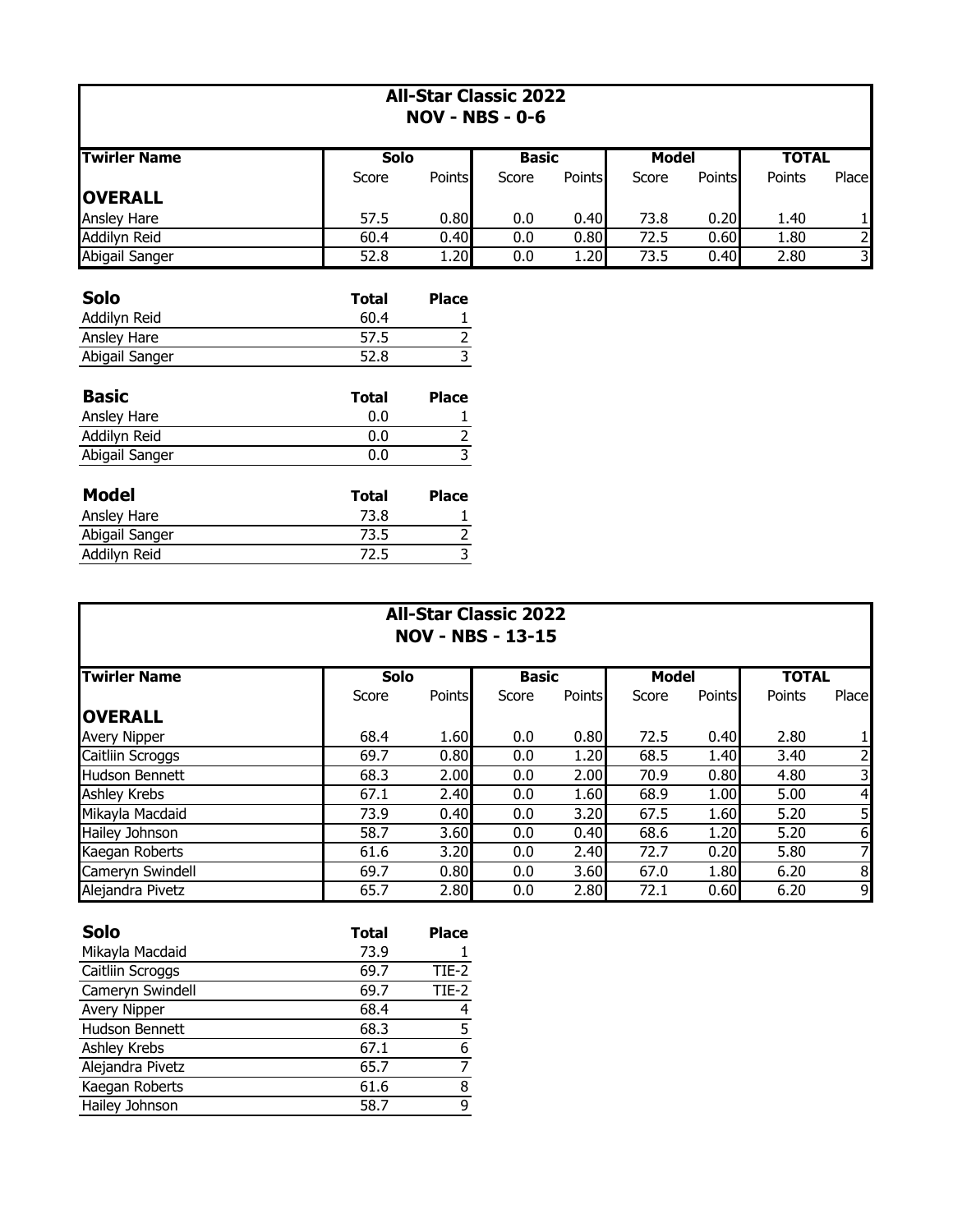| <b>Basic</b>          | <b>Total</b> | <b>Place</b> |
|-----------------------|--------------|--------------|
| Hailey Johnson        | 0.0          |              |
| <b>Avery Nipper</b>   | 0.0          | 2            |
| Caitliin Scroggs      | 0.0          | 3            |
| Ashley Krebs          | 0.0          | 4            |
| <b>Hudson Bennett</b> | 0.0          | 5            |
| Kaegan Roberts        | 0.0          | 6            |
| Alejandra Pivetz      | 0.0          |              |
| Mikayla Macdaid       | 0.0          | 8            |
| Cameryn Swindell      | 0.0          | 9            |

| <b>Model</b>     | <b>Total</b> | <b>Place</b> |
|------------------|--------------|--------------|
| Kaegan Roberts   | 72.7         |              |
| Avery Nipper     | 72.5         | 2            |
| Alejandra Pivetz | 72.1         | 3            |
| Hudson Bennett   | 70.9         | 4            |
| Ashley Krebs     | 68.9         | 5            |
| Hailey Johnson   | 68.6         | 6            |
| Caitliin Scroggs | 68.5         |              |
| Mikayla Macdaid  | 67.5         | 8            |
| Cameryn Swindell | 67.0         | q            |

| <b>All-Star Classic 2022</b><br><b>NOV - NBS - 16+</b> |              |              |              |               |              |               |              |       |  |  |
|--------------------------------------------------------|--------------|--------------|--------------|---------------|--------------|---------------|--------------|-------|--|--|
| <b>Twirler Name</b>                                    | <b>Solo</b>  |              | <b>Basic</b> |               | <b>Model</b> |               | <b>TOTAL</b> |       |  |  |
|                                                        | Score        | Points       | Score        | <b>Points</b> | Score        | <b>Points</b> | Points       | Place |  |  |
| <b>OVERALL</b>                                         |              |              |              |               |              |               |              |       |  |  |
| Gianna Glynn                                           | 61.6         | 0.40         | 0.0          | 0.40          | 73.2         | 0.20          | 1.00         | 1     |  |  |
| Solo                                                   | <b>Total</b> | <b>Place</b> |              |               |              |               |              |       |  |  |
| Gianna Glynn                                           | 61.6         |              |              |               |              |               |              |       |  |  |
| <b>Basic</b>                                           | <b>Total</b> | <b>Place</b> |              |               |              |               |              |       |  |  |
| Gianna Glynn                                           | 0.0          |              |              |               |              |               |              |       |  |  |
| <b>Model</b>                                           | <b>Total</b> | <b>Place</b> |              |               |              |               |              |       |  |  |
| Gianna Glynn                                           | 73.2         | 1            |              |               |              |               |              |       |  |  |

| <b>All-Star Classic 2022</b><br><b>NOV - NBS (1st Grp) - 7-9</b> |             |               |              |               |       |               |              |                |  |  |  |
|------------------------------------------------------------------|-------------|---------------|--------------|---------------|-------|---------------|--------------|----------------|--|--|--|
| <b>Twirler Name</b>                                              | <b>Solo</b> |               | <b>Basic</b> |               | Model |               | <b>TOTAL</b> |                |  |  |  |
|                                                                  | Score       | <b>Points</b> | Score        | <b>Points</b> | Score | <b>Points</b> | Points       | Place          |  |  |  |
| <b>IOVERALL</b>                                                  |             |               |              |               |       |               |              |                |  |  |  |
| Brooklyn Henderson                                               | 77.8        | 0.40          | 0.0          | 1.60          | 62.0  | 1.00          | 3.00         |                |  |  |  |
| Scarlett Blume                                                   | 76.7        | 0.80          | 0.0          | 1.20          | 61.4  | 1.20          | 3.20         |                |  |  |  |
| Allie Hodges                                                     | 74.3        | 1.60          | 0.0          | 0.40          | 58.5  | 1.60          | 3.60         | 3              |  |  |  |
| <b>Brynn Dillon</b>                                              | 74.5        | 1.20          | 0.0          | 2.80          | 65.0  | 0.20          | 4.20         | $\overline{4}$ |  |  |  |
| Micah Grace Blankenship                                          | 73.2        | 2.00          | 0.0          | 2.40          | 64.8  | 0.40          | 4.80         | 51             |  |  |  |
| <b>Kately Crews</b>                                              | 72.9        | 2.40          | 0.0          | 0.80          | 54.0  | 1.80          | 5.00         | 6              |  |  |  |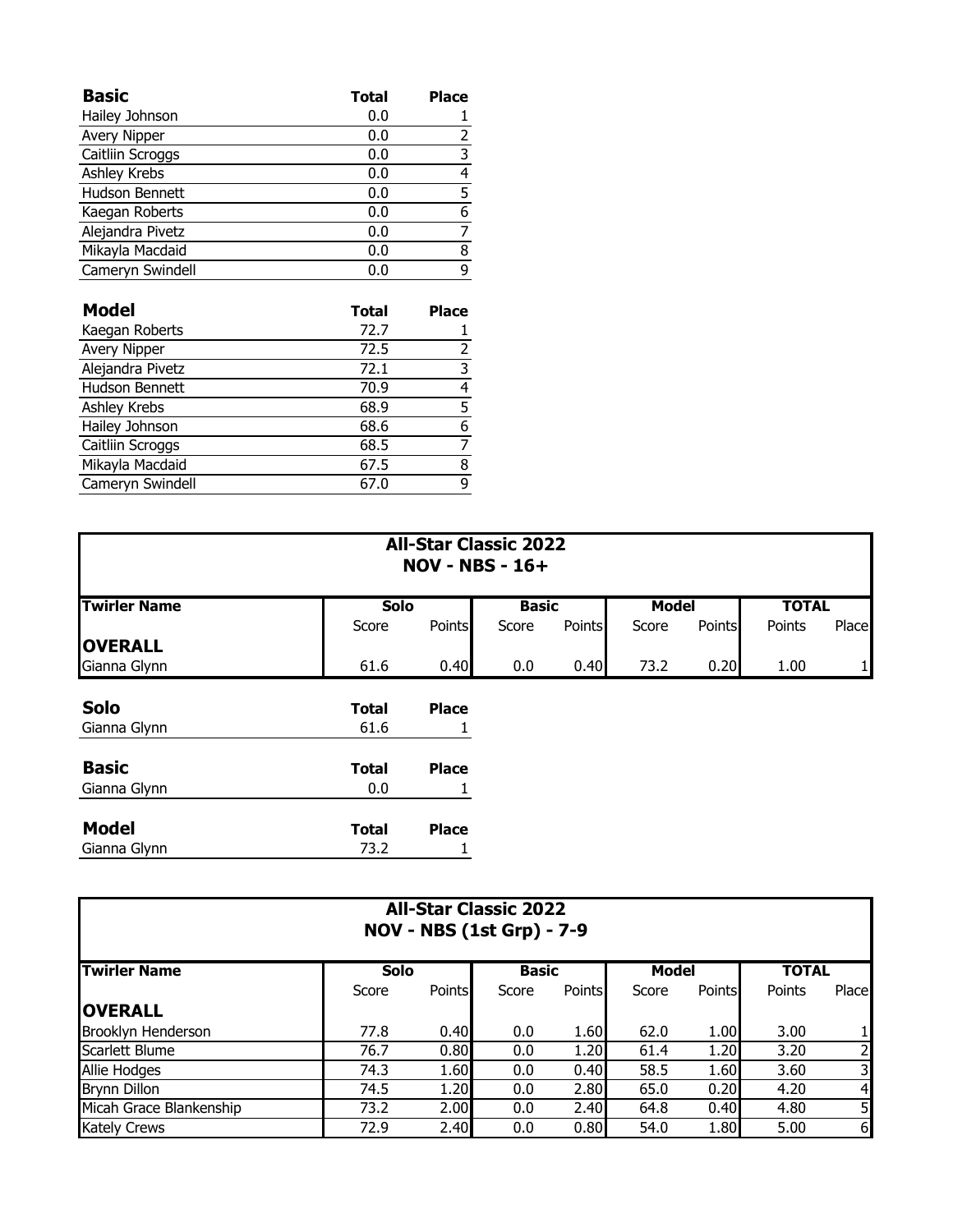| <b>Audrey Keen</b>    | . -<br>T.O | 2.80 | v.u | 2.00 | 64.1 | 0.60 | .40<br>J. |   |
|-----------------------|------------|------|-----|------|------|------|-----------|---|
| Madalyn Bowen         | 70.8       | 3.20 | v.u | 3.20 | 60.3 | 1.40 | 7.80      | ັ |
| <b>Berkley Dunbar</b> | 69.8       | 3.60 | v.u | 3.60 | 63.6 | 0.80 | 8.00      | ⌒ |

| <b>Solo</b>             | <b>Total</b> | <b>Place</b> |
|-------------------------|--------------|--------------|
| Brooklyn Henderson      | 77.8         |              |
| Scarlett Blume          | 76.7         | 2            |
| <b>Brynn Dillon</b>     | 74.5         | 3            |
| Allie Hodges            | 74.3         | 4            |
| Micah Grace Blankenship | 73.2         | 5            |
| <b>Kately Crews</b>     | 72.9         | 6            |
| Audrey Keen             | 71.6         |              |
| Madalyn Bowen           | 70.8         | 8            |
| Berkley Dunbar          | 69.8         | q            |

| <b>Basic</b>            | <b>Total</b> | <b>Place</b>  |
|-------------------------|--------------|---------------|
| Allie Hodges            | 0.0          |               |
| <b>Kately Crews</b>     | 0.0          | $\mathcal{P}$ |
| Scarlett Blume          | 0.0          | 3             |
| Brooklyn Henderson      | 0.0          | 4             |
| Audrey Keen             | 0.0          | 5             |
| Micah Grace Blankenship | 0.0          | 6             |
| <b>Brynn Dillon</b>     | 0.0          |               |
| Madalyn Bowen           | 0.0          | 8             |
| Berkley Dunbar          | 0.0          | q             |

| <b>Model</b>            | <b>Total</b> | <b>Place</b> |
|-------------------------|--------------|--------------|
| <b>Brynn Dillon</b>     | 65.0         |              |
| Micah Grace Blankenship | 64.8         | 2            |
| Audrey Keen             | 64.1         | 3            |
| Berkley Dunbar          | 63.6         |              |
| Brooklyn Henderson      | 62.0         | 5            |
| Scarlett Blume          | 61.4         | 6            |
| Madalyn Bowen           | 60.3         |              |
| Allie Hodges            | 58.5         | 8            |
| <b>Kately Crews</b>     | 54.0         | q            |

| <b>All-Star Classic 2022</b><br><b>NOV - NBS (1st Grp) - 10-12</b> |       |        |              |               |              |               |              |                |  |  |  |
|--------------------------------------------------------------------|-------|--------|--------------|---------------|--------------|---------------|--------------|----------------|--|--|--|
| <b>Twirler Name</b>                                                | Solo  |        | <b>Basic</b> |               | <b>Model</b> |               | <b>TOTAL</b> |                |  |  |  |
|                                                                    | Score | Points | Score        | <b>Points</b> | Score        | <b>Points</b> | Points       | Place          |  |  |  |
| <b>OVERALL</b>                                                     |       |        |              |               |              |               |              |                |  |  |  |
| Jayden Filosi                                                      | 69.5  | 0.80   | 0.0          | 0.40          | 66.5         | 0.40          | 1.60         | 1              |  |  |  |
| Eliza Bennett                                                      | 65.8  | 2.80   | 0.0          | 0.40          | 62.0         | 1.60          | 4.80         | 2              |  |  |  |
| Lilly Cochrane                                                     | 66.5  | 2.00   | 0.0          | 2.80          | 64.0         | 0.60          | 5.40         | 3              |  |  |  |
| Jocelyn Anderson                                                   | 64.3  | 3.60   | 0.0          | 1.60          | 67.8         | 0.20          | 5.40         | $\overline{4}$ |  |  |  |
| Kenadee Altman                                                     | 69.7  | 0.40   | 0.0          | 3.20          | 60.4         | 2.20          | 5.80         | 5              |  |  |  |
| <b>Brooke Boisclaire</b>                                           | 65.5  | 3.20   | 0.0          | 2.00          | 64.0         | 0.60          | 5.80         | 6              |  |  |  |
| <b>Chloe Crosby</b>                                                | 66.0  | 2.40   | 0.0          | 2.40          | 62.2         | 1.40          | 6.20         | 7              |  |  |  |
| Rylie Barton                                                       | 68.5  | 1.20   | 0.0          | 4.00          | 61.5         | 1.80          | 7.00         | 8              |  |  |  |
| Lillian Hodges                                                     | 62.1  | 4.00   | 0.0          | 1.20          | 61.5         | 1.80          | 7.00         | 9              |  |  |  |
| <b>Mylie Barton</b>                                                | 66.9  | 1.60   | 0.0          | 4.80          | 62.3         | 1.20          | 7.60         | 10             |  |  |  |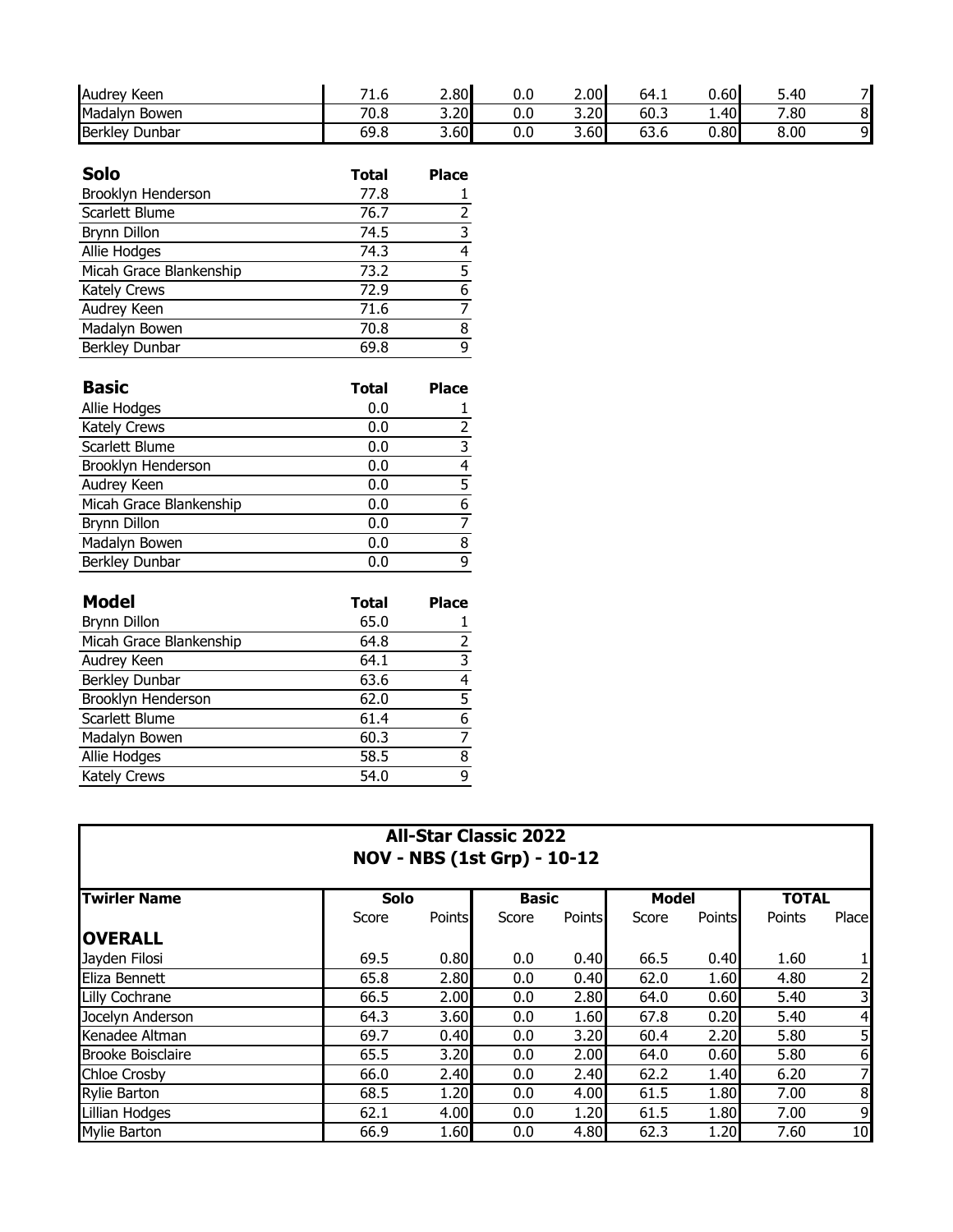| <b>Chloe</b><br>-<br>_corlev_ | 58.8 | <b>1.80</b> | v.u | 3.60  | --<br>-<br>62.5 | 1.00      | 9.40  | . .          |
|-------------------------------|------|-------------|-----|-------|-----------------|-----------|-------|--------------|
| Ashlyn<br>∽<br>. Crosbv       | 60.4 | 40          | v.u | 4.401 | 60.0            | .40'<br>- | 11.20 | $\sim$<br>ᅩᄼ |

| <b>Solo</b>              | <b>Total</b> | <b>Place</b> |
|--------------------------|--------------|--------------|
| Kenadee Altman           | 69.7         |              |
| Jayden Filosi            | 69.5         | 2            |
| <b>Rylie Barton</b>      | 68.5         | 3            |
| Mylie Barton             | 66.9         | 4            |
| Lilly Cochrane           | 66.5         | 5            |
| Chloe Crosby             | 66.0         | 6            |
| Eliza Bennett            | 65.8         | 7            |
| <b>Brooke Boisclaire</b> | 65.5         | 8            |
| Jocelyn Anderson         | 64.3         | 9            |
| Lillian Hodges           | 62.1         | 10           |
| Ashlyn Crosby            | 60.4         | 11           |
| <b>Chloe Corley</b>      | 58.8         | 12           |

| <b>Basic</b>             | <b>Total</b> | <b>Place</b> |
|--------------------------|--------------|--------------|
| Eliza Bennett            | 0.0          | TIE-1        |
| Jayden Filosi            | 0.0          | $TIE-1$      |
| Lillian Hodges           | 0.0          | 3            |
| Jocelyn Anderson         | 0.0          | 4            |
| <b>Brooke Boisclaire</b> | 0.0          | 5            |
| Chloe Crosby             | 0.0          | 6            |
| Lilly Cochrane           | 0.0          | 7            |
| Kenadee Altman           | 0.0          | 8            |
| Chloe Corley             | 0.0          | 9            |
| <b>Rylie Barton</b>      | 0.0          | 10           |
| Ashlyn Crosby            | 0.0          | 11           |
| Mylie Barton             | 0.0          | 12           |

| <b>Model</b>             | <b>Total</b> | <b>Place</b> |
|--------------------------|--------------|--------------|
| Jocelyn Anderson         | 67.8         |              |
| Jayden Filosi            | 66.5         | 2            |
| <b>Brooke Boisclaire</b> | 64.0         | TIE-3        |
| Lilly Cochrane           | 64.0         | TIE-3        |
| <b>Chloe Corley</b>      | 62.5         | 5            |
| Mylie Barton             | 62.3         | 6            |
| Chloe Crosby             | 62.2         | 7            |
| Eliza Bennett            | 62.0         | 8            |
| <b>Rylie Barton</b>      | 61.5         | TIE-9        |
| Lillian Hodges           | 61.5         | TIE-9        |
| Kenadee Altman           | 60.4         | 11           |
| Ashlyn Crosby            | 60.0         | 12           |

| <b>All-Star Classic 2022</b><br><b>NOV - NBS (2nd Grp) - 7-9</b> |       |        |              |               |              |               |              |       |  |  |
|------------------------------------------------------------------|-------|--------|--------------|---------------|--------------|---------------|--------------|-------|--|--|
| <b>ITwirler Name</b>                                             | Solo  |        | <b>Basic</b> |               | <b>Model</b> |               | <b>TOTAL</b> |       |  |  |
|                                                                  | Score | Points | Score        | <b>Points</b> | Score        | <b>Points</b> | Points       | Place |  |  |
| <b>OVERALL</b>                                                   |       |        |              |               |              |               |              |       |  |  |
| <b>Ryleigh Mallory</b>                                           | 64.6  | 0.80   | 0.0          | 0.40          | 66.5         | 0.20          | 1.40         |       |  |  |
| <b>Rylee Schreiber</b>                                           | 66.5  | 0.40   | 0.0          | 2.00          | 64.6         | 0.60          | 3.00         |       |  |  |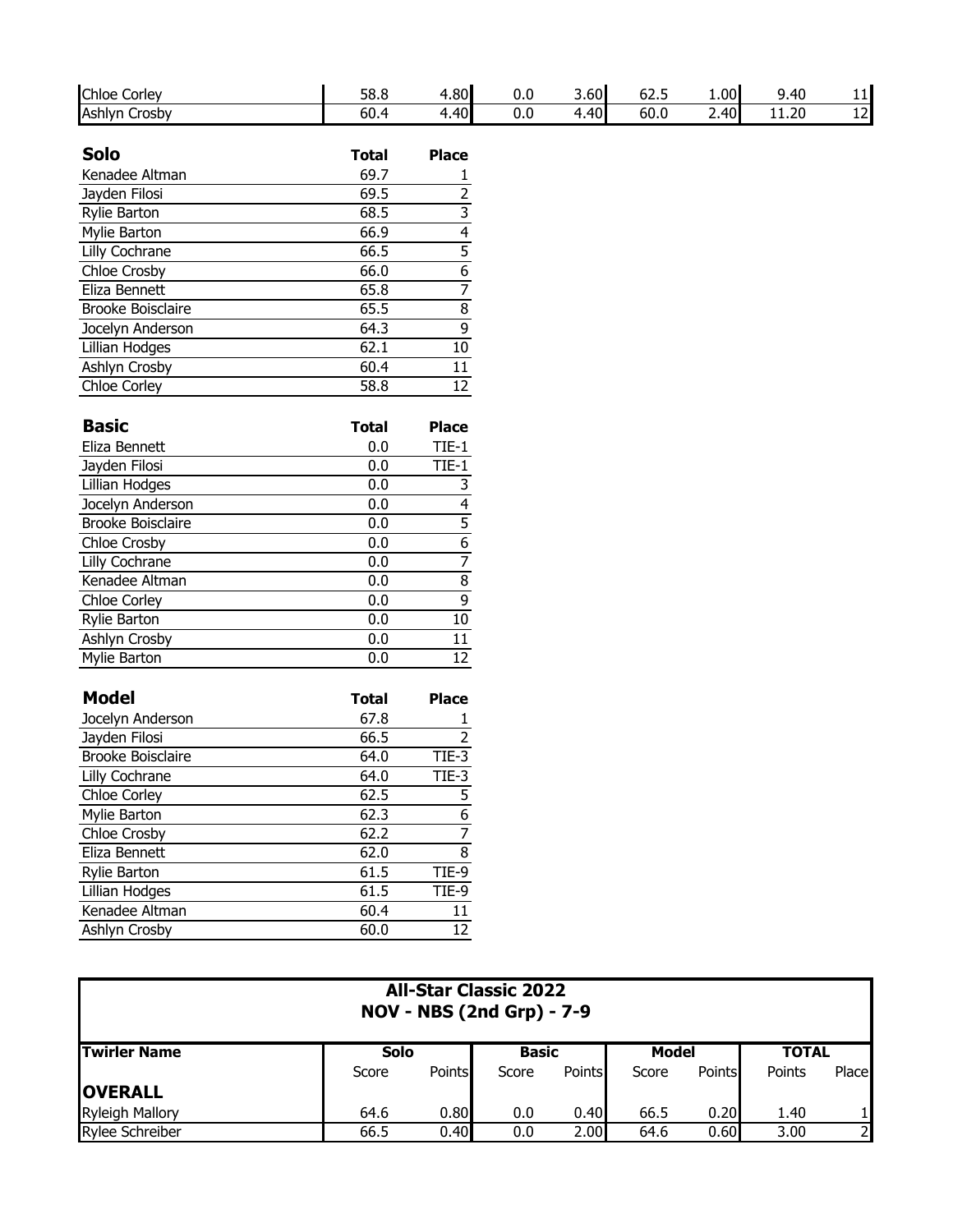| Raegan Mallory         | 64.3 | 1.20I | 0.0 | 1.20 | 60.3 | 1.20l | 3.60 |                        |
|------------------------|------|-------|-----|------|------|-------|------|------------------------|
| Charlotte Mulligan     | 64.1 | 1.60  | 0.0 | 1.60 | 66.1 | 0.40  | 3.60 | $\boldsymbol{\Lambda}$ |
| <b>Remmie Meeks</b>    | 63.8 | 2.00  | 0.0 | 0.80 | 60.4 | 1.00  | 3.80 |                        |
| <b>Madalyn Stevens</b> | 61.8 | 3.20  | 0.0 | 2.40 | 64.2 | 0.80  | 6.40 | 6                      |
| <b>Callie Tempest</b>  | 63.2 | 2.80  | 0.0 | 3.20 | 57.7 | 1.40  | 7.40 |                        |
| <b>Trinity Sweat</b>   | 63.6 | 2.40  | 0.0 | 3.60 | 57.6 | 1.60  | 7.60 | 8                      |
| Amy Tomassian          | 59.6 | 3.60  | 0.0 | 2.80 | 55.0 | 1.80  | 8.20 | 9                      |

| Solo                   | <b>Total</b> | <b>Place</b> |
|------------------------|--------------|--------------|
| Rylee Schreiber        | 66.5         |              |
| <b>Ryleigh Mallory</b> | 64.6         |              |
| Raegan Mallory         | 64.3         | 3            |
| Charlotte Mulligan     | 64.1         | 4            |
| <b>Remmie Meeks</b>    | 63.8         | 5            |
| <b>Trinity Sweat</b>   | 63.6         | 6            |
| Callie Tempest         | 63.2         |              |
| Madalyn Stevens        | 61.8         | 8            |
| Amy Tomassian          | 59.6         | q            |

| <b>Basic</b>           | <b>Total</b> | <b>Place</b> |
|------------------------|--------------|--------------|
| <b>Ryleigh Mallory</b> | 0.0          |              |
| <b>Remmie Meeks</b>    | 0.0          | 2            |
| Raegan Mallory         | 0.0          | 3            |
| Charlotte Mulligan     | 0.0          | 4            |
| Rylee Schreiber        | 0.0          | 5            |
| Madalyn Stevens        | 0.0          | 6            |
| Amy Tomassian          | 0.0          |              |
| Callie Tempest         | 0.0          | 8            |
| <b>Trinity Sweat</b>   | 0.0          | q            |

| <b>Model</b>           | Total | <b>Place</b> |
|------------------------|-------|--------------|
| <b>Ryleigh Mallory</b> | 66.5  |              |
| Charlotte Mulligan     | 66.1  | 2            |
| Rylee Schreiber        | 64.6  | 3            |
| Madalyn Stevens        | 64.2  | 4            |
| <b>Remmie Meeks</b>    | 60.4  | 5            |
| Raegan Mallory         | 60.3  | 6            |
| Callie Tempest         | 57.7  |              |
| <b>Trinity Sweat</b>   | 57.6  | 8            |
| Amy Tomassian          | 55.0  | ٩            |
|                        |       |              |

| <b>All-Star Classic 2022</b><br><b>NOV - NBS (2nd Grp) - 10-12</b> |       |        |       |               |       |              |        |                         |  |
|--------------------------------------------------------------------|-------|--------|-------|---------------|-------|--------------|--------|-------------------------|--|
| <b>Twirler Name</b>                                                |       | Solo   |       | <b>Basic</b>  |       | <b>Model</b> |        | <b>TOTAL</b>            |  |
|                                                                    | Score | Points | Score | <b>Points</b> | Score | Points       | Points | Place                   |  |
| <b>OVERALL</b>                                                     |       |        |       |               |       |              |        |                         |  |
| Jorja McKinnon                                                     | 70.9  | 0.40   | 0.0   | 0.40          | 71.8  | 1.40         | 2.20   |                         |  |
| <b>Harper Richey</b>                                               | 68.9  | 1.20   | 0.0   | 1.60          | 74.4  | 0.80         | 3.60   | $\overline{2}$          |  |
| Makenna Richey                                                     | 66.3  | 1.60   | 0.0   | 2.40          | 76.9  | 0.20         | 4.20   | $\overline{\mathbf{3}}$ |  |
| Sophie McMenamin                                                   | 65.8  | 2.40   | 0.0   | 1.20          | 74.1  | 1.00         | 4.60   | $\overline{4}$          |  |
| <b>Tenley Richey</b>                                               | 64.7  | 2.80   | 0.0   | 2.00          | 76.1  | 0.40         | 5.20   | 5 <sub>l</sub>          |  |
| Makyla Hyatt                                                       | 70.7  | 0.80   | 0.0   | 2.80          | 68.9  | 2.00         | 5.60   | 6                       |  |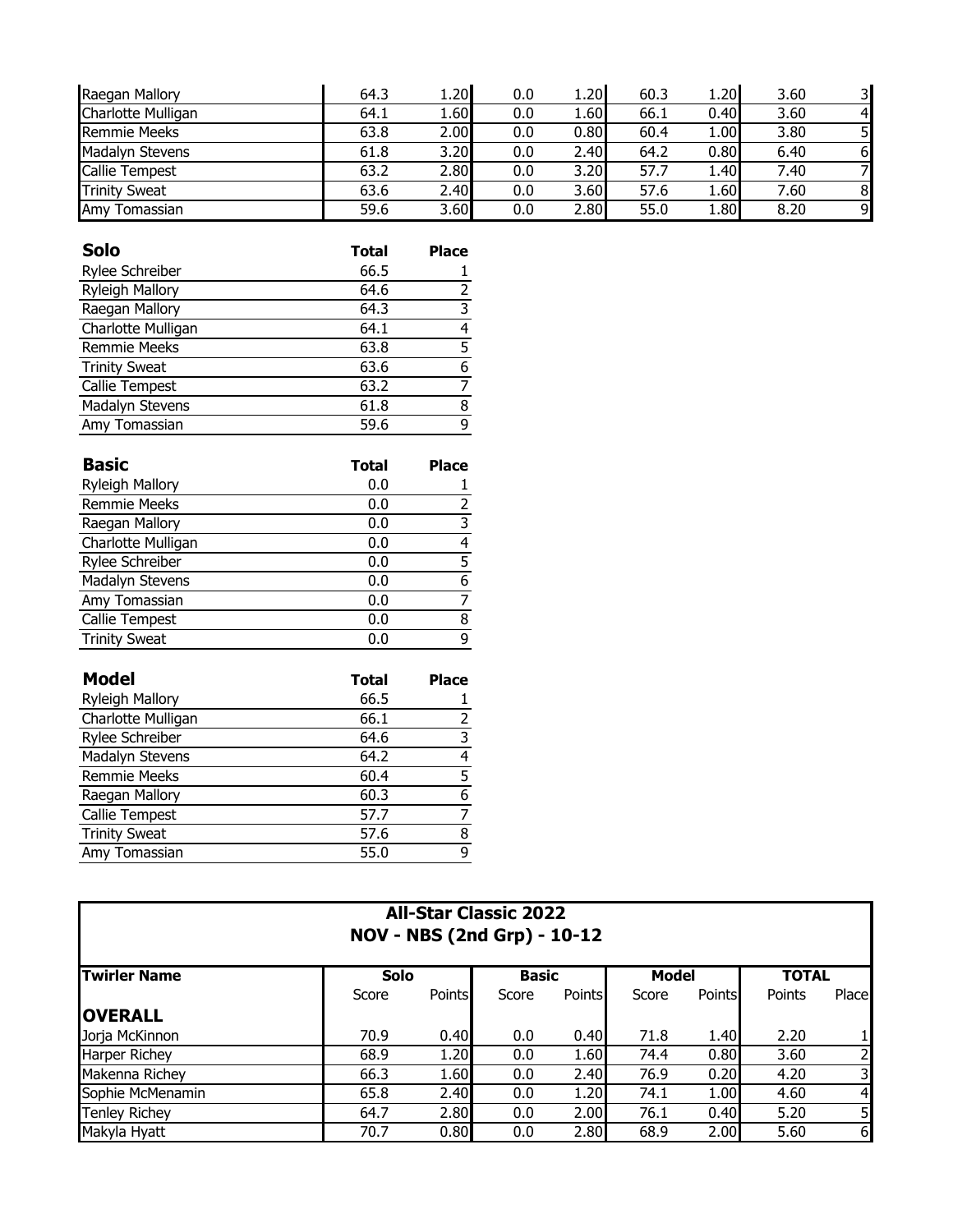| Erica Payne        | 61.9 | 3.60 | 0.0 | 3.20 | 75.1 | 0.60 | 7.40  |    |
|--------------------|------|------|-----|------|------|------|-------|----|
| Bella Pezzanite    | 57.8 | 4.80 | 0.0 | 0.80 | 64.6 | 2.40 | 8.00  | 8  |
| Callie Holland     | 66.0 | 2.00 | 0.0 | 4.80 | 71.8 | 1.40 | 8.20  | 9  |
| Braelynn O'Connell | 63.8 | 3.20 | 0.0 | 4.00 | 69.1 | 1.80 | 9.00  | 10 |
| <b>Emily Perez</b> | 60.5 | 4.40 | 0.0 | 3.60 | 71.9 | 1.20 | 9.20  | 11 |
| Aubree Nassar      | 61.1 | 4.00 | 0.0 | 4.40 | 68.6 | 2.20 | 10.60 | 12 |

| Solo                   | <b>Total</b> | <b>Place</b> |
|------------------------|--------------|--------------|
| Jorja McKinnon         | 70.9         |              |
| Makyla Hyatt           | 70.7         | 2            |
| Harper Richey          | 68.9         | 3            |
| Makenna Richey         | 66.3         | 4            |
| Callie Holland         | 66.0         | 5            |
| Sophie McMenamin       | 65.8         | 6            |
| <b>Tenley Richey</b>   | 64.7         | 7            |
| Braelynn O'Connell     | 63.8         | 8            |
| Erica Payne            | 61.9         | 9            |
| Aubree Nassar          | 61.1         | 10           |
| <b>Emily Perez</b>     | 60.5         | 11           |
| <b>Bella Pezzanite</b> | 57.8         | 12           |

| Basic                | <b>Total</b> | <b>Place</b> |
|----------------------|--------------|--------------|
| Jorja McKinnon       | 0.0          |              |
| Bella Pezzanite      | 0.0          | 2            |
| Sophie McMenamin     | 0.0          | 3            |
| Harper Richey        | 0.0          | 4            |
| <b>Tenley Richey</b> | 0.0          | 5            |
| Makenna Richey       | 0.0          | 6            |
| Makyla Hyatt         | 0.0          |              |
| Erica Payne          | 0.0          | 8            |
| <b>Emily Perez</b>   | 0.0          | 9            |
| Braelynn O'Connell   | 0.0          | 10           |
| Aubree Nassar        | 0.0          | 11           |
| Callie Holland       | 0.0          | 12           |

| <b>Model</b>         | <b>Total</b> | <b>Place</b>   |
|----------------------|--------------|----------------|
| Makenna Richey       | 76.9         |                |
| <b>Tenley Richey</b> | 76.1         | 2              |
| Erica Payne          | 75.1         | $\overline{3}$ |
| Harper Richey        | 74.4         | $\overline{4}$ |
| Sophie McMenamin     | 74.1         | 5              |
| <b>Emily Perez</b>   | 71.9         | 6              |
| Callie Holland       | 71.8         | TIE-7          |
| Jorja McKinnon       | 71.8         | TIE-7          |
| Braelynn O'Connell   | 69.1         | 9              |
| Makyla Hyatt         | 68.9         | 10             |
| Aubree Nassar        | 68.6         | 11             |
| Bella Pezzanite      | 64.6         | 12             |

| <b>All-Star Classic 2022</b><br><b>NOV - NBS (3rd Grp) - 10-12</b> |      |              |         |              |  |  |
|--------------------------------------------------------------------|------|--------------|---------|--------------|--|--|
| <b>ITwirler Name</b>                                               | Solo | <b>Basic</b> | 2-Baton | <b>TOTAL</b> |  |  |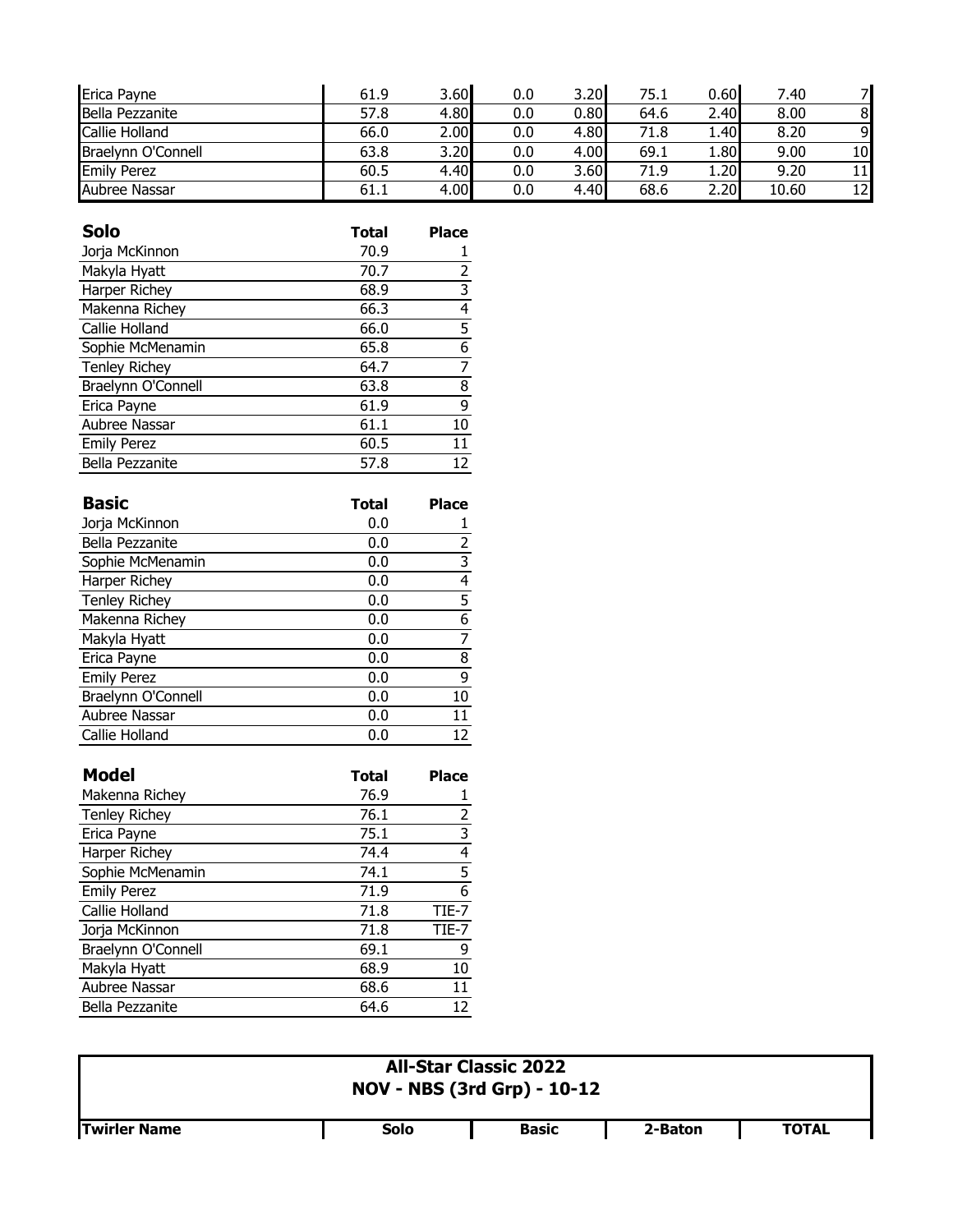|                       | Score | <b>Points</b> | Score | <b>Points</b> | Score | <b>Points</b> | Points | Place          |
|-----------------------|-------|---------------|-------|---------------|-------|---------------|--------|----------------|
| <b>OVERALL</b>        |       |               |       |               |       |               |        |                |
| Kinley Starling       | 69.3  | 0.40          | 0.0   | 1.20          | 78.8  | 0.40          | 2.00   |                |
| <b>Addison Waller</b> | 68.2  | 1.20          | 0.0   | 2.00          | 77.0  | 1.20          | 4.40   | $\overline{2}$ |
| Alexandra Roberson    | 68.0  | 1.60          | 0.0   | 2.40          | 77.5  | 1.00          | 5.00   | 3              |
| Shaylin Shumate       | 67.3  | 2.00          | 0.0   | 3.20          | 80.5  | 0.20          | 5.40   | $\overline{4}$ |
| Kenslee Vickers       | 69.2  | 0.80          | 0.0   | 4.00          | 77.8  | 0.80          | 5.60   | 5              |
| Lauren Simple         | 64.1  | 3.60          | 0.0   | 0.40          | 74.3  | 1.60          | 5.60   | 6              |
| Aubrie Roberson       | 67.1  | 2.40          | 0.0   | 1.60          | 72.0  | 2.00          | 6.00   | 7              |
| <b>Averie Smith</b>   | 65.1  | 2.80          | 0.0   | 2.80          | 78.0  | 0.60          | 6.20   | 8              |
| Senaiyah Torres       | 61.5  | 4.00          | 0.0   | 0.80          | 73.8  | 1.80          | 6.60   | 9              |
| Kendall Thompson      | 65.1  | 2.80          | 0.0   | 3.60          | 75.0  | 1.40          | 7.80   | 10             |

| <b>Solo</b>        | <b>Total</b> | <b>Place</b> |
|--------------------|--------------|--------------|
| Kinley Starling    | 69.3         |              |
| Kenslee Vickers    | 69.2         | 2            |
| Addison Waller     | 68.2         | 3            |
| Alexandra Roberson | 68.0         | 4            |
| Shaylin Shumate    | 67.3         | 5            |
| Aubrie Roberson    | 67.1         | 6            |
| Averie Smith       | 65.1         | TIE-7        |
| Kendall Thompson   | 65.1         | TIE-7        |
| Lauren Simple      | 64.1         | q            |
| Senaiyah Torres    | 61.5         | 10           |

| <b>Basic</b>       | <b>Total</b> | <b>Place</b> |
|--------------------|--------------|--------------|
| Lauren Simple      | 0.0          |              |
| Senaiyah Torres    | 0.0          | 2            |
| Kinley Starling    | 0.0          | 3            |
| Aubrie Roberson    | 0.0          | 4            |
| Addison Waller     | 0.0          | 5            |
| Alexandra Roberson | 0.0          | 6            |
| Averie Smith       | 0.0          |              |
| Shaylin Shumate    | 0.0          | 8            |
| Kendall Thompson   | 0.0          | 9            |
| Kenslee Vickers    | 0.0          | 10           |

| 2-Baton               | <b>Total</b> | <b>Place</b> |
|-----------------------|--------------|--------------|
| Shaylin Shumate       | 80.5         |              |
| Kinley Starling       | 78.8         | 2            |
| Averie Smith          | 78.0         | 3            |
| Kenslee Vickers       | 77.8         | 4            |
| Alexandra Roberson    | 77.5         | 5            |
| <b>Addison Waller</b> | 77.0         | 6            |
| Kendall Thompson      | 75.0         | 7            |
| Lauren Simple         | 74.3         | 8            |
| Senaiyah Torres       | 73.8         | 9            |
| Aubrie Roberson       | 72.0         | 10           |

| <b>All-Star Classic 2022</b><br><b>BEG - Twirl Classic - 7-9</b> |             |              |         |              |  |  |  |  |
|------------------------------------------------------------------|-------------|--------------|---------|--------------|--|--|--|--|
| <b>Twirler Name</b>                                              | <b>Solo</b> | <b>Strut</b> | 2-Baton | <b>TOTAL</b> |  |  |  |  |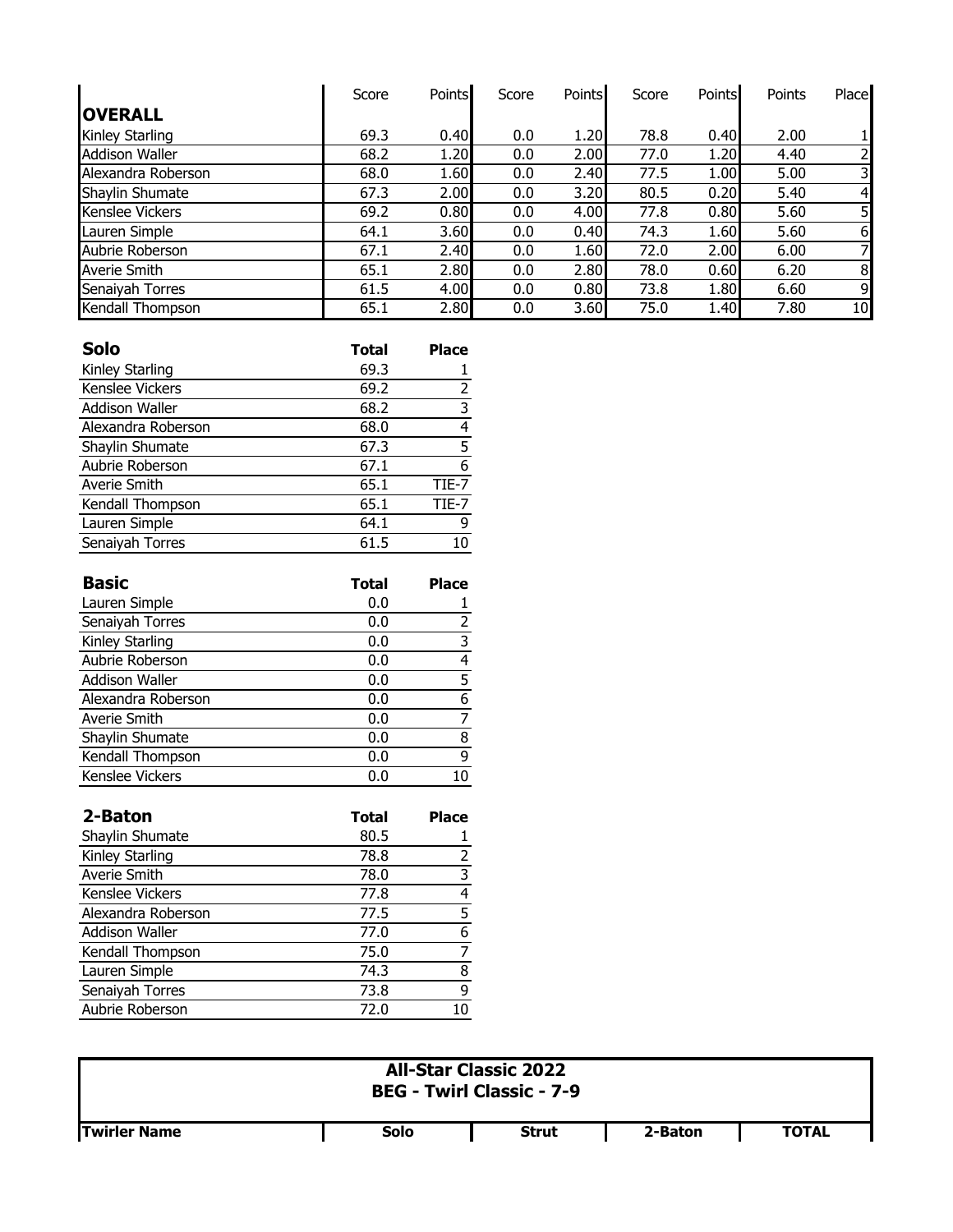|                     | Score        | Points                  | Score | Points | Score | Points | Points | Place          |
|---------------------|--------------|-------------------------|-------|--------|-------|--------|--------|----------------|
| <b>OVERALL</b>      |              |                         |       |        |       |        |        |                |
| Jimma Riggins       | 69.5         | 0.40                    | 63.0  | 0.40   | 61.0  | 0.40   | 1.20   |                |
| <b>Remmie Meeks</b> | 63.9         | 0.80                    | 61.9  | 0.80   | 64.0  | 0.20   | 1.80   | $\overline{2}$ |
| <b>Solo</b>         | <b>Total</b> | <b>Place</b>            |       |        |       |        |        |                |
| Jimma Riggins       | 69.5         |                         |       |        |       |        |        |                |
| <b>Remmie Meeks</b> | 63.9         | $\overline{\mathbf{c}}$ |       |        |       |        |        |                |
| <b>Strut</b>        | <b>Total</b> | <b>Place</b>            |       |        |       |        |        |                |
| Jimma Riggins       | 63.0         |                         |       |        |       |        |        |                |
| <b>Remmie Meeks</b> | 61.9         |                         |       |        |       |        |        |                |
| 2-Baton             | <b>Total</b> | <b>Place</b>            |       |        |       |        |        |                |
| <b>Remmie Meeks</b> | 64.0         |                         |       |        |       |        |        |                |
| Jimma Riggins       | 61.0         | 2                       |       |        |       |        |        |                |

| <b>All-Star Classic 2022</b><br><b>BEG - Twirl Classic - 10-12</b> |              |                |              |               |         |        |              |          |
|--------------------------------------------------------------------|--------------|----------------|--------------|---------------|---------|--------|--------------|----------|
| <b>Twirler Name</b>                                                | Solo         |                | <b>Strut</b> |               | 2-Baton |        | <b>TOTAL</b> |          |
|                                                                    | Score        | <b>Points</b>  | Score        | <b>Points</b> | Score   | Points | Points       | Place    |
| <b>OVERALL</b>                                                     |              |                |              |               |         |        |              |          |
| <b>Braeley Robbins</b>                                             | 58.7         | 0.40           | 70.5         | 0.40          | 77.1    | 0.20   | 1.00         |          |
| <b>Carlee Grimes</b>                                               | 49.5         | 0.80           | 61.8         | 0.80          | 73.3    | 0.40   | 2.00         | $2 \mid$ |
| <b>Solo</b>                                                        | <b>Total</b> | <b>Place</b>   |              |               |         |        |              |          |
| <b>Braeley Robbins</b>                                             | 58.7         |                |              |               |         |        |              |          |
| Carlee Grimes                                                      | 49.5         | $\overline{2}$ |              |               |         |        |              |          |
| <b>Strut</b>                                                       | <b>Total</b> | <b>Place</b>   |              |               |         |        |              |          |
| <b>Braeley Robbins</b>                                             | 70.5         |                |              |               |         |        |              |          |
| Carlee Grimes                                                      | 61.8         |                |              |               |         |        |              |          |

| 2-Baton                | Total | <b>Place</b> |
|------------------------|-------|--------------|
| <b>Braeley Robbins</b> | 77.1  |              |
| Carlee Grimes          | 73.3  |              |
|                        |       |              |

| <b>All-Star Classic 2022</b><br><b>BEG - Twirl Classic - 13-15</b> |             |        |              |               |         |               |              |                         |
|--------------------------------------------------------------------|-------------|--------|--------------|---------------|---------|---------------|--------------|-------------------------|
| <b>Twirler Name</b>                                                | <b>Solo</b> |        | <b>Strut</b> |               | 2-Baton |               | <b>TOTAL</b> |                         |
|                                                                    | Score       | Points | Score        | <b>Points</b> | Score   | <b>Points</b> | Points       | Place                   |
| <b>OVERALL</b>                                                     |             |        |              |               |         |               |              |                         |
| Kenzie Barber                                                      | 71.5        | 2.00   | 82.1         | 0.40          | 77.0    | 0.20          | 2.60         |                         |
| Madison Blankenship                                                | 76.7        | 0.80   | 79.6         | 1.20          | 73.0    | 0.80          | 2.80         | $\overline{2}$          |
| <b>Emma Roberts</b>                                                | 74.4        | 1.20   | 79.5         | 1.60          | 73.9    | 0.60          | 3.40         | $\overline{\mathsf{3}}$ |
| <b>Caitlyn Grimes</b>                                              | 71.8        | 1.60   | 81.6         | 0.80          | 66.2    | 1.40          | 3.80         | $\overline{4}$          |
| Mikayla Macdaid                                                    | 77.0        | 0.40   | 74.2         | 2.40          | 68.7    | 1.20          | 4.00         | 5                       |
| <b>Amber Lewis</b>                                                 | 71.4        | 2.40   | 77.7         | 2.00          | 70.2    | 1.00          | 5.40         | 6                       |
| <b>Allison Bennett</b>                                             | N/S         | N/S    | N/S          | N/S           | 77.0    | 0.20          | N/S          | N/S                     |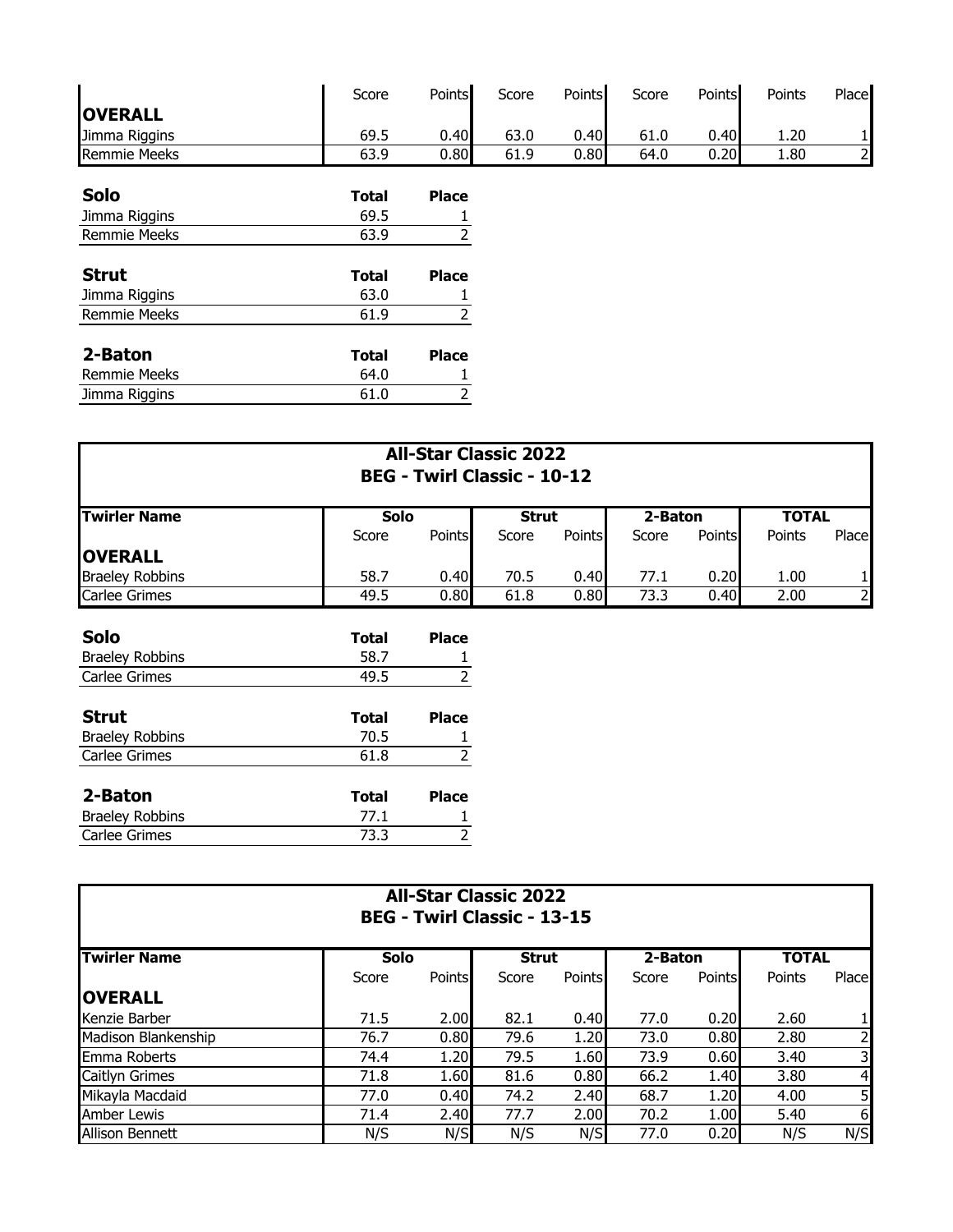| Sarah Ogle             | N/S          | N/S                                       | N/S | N/S | N/S | N/S | N/S | N/S |
|------------------------|--------------|-------------------------------------------|-----|-----|-----|-----|-----|-----|
| <b>Solo</b>            | <b>Total</b> | <b>Place</b>                              |     |     |     |     |     |     |
| Mikayla Macdaid        | 77.0         |                                           |     |     |     |     |     |     |
| Madison Blankenship    | 76.7         | $\frac{1}{2}$                             |     |     |     |     |     |     |
| Emma Roberts           | 74.4         |                                           |     |     |     |     |     |     |
| Caitlyn Grimes         | 71.8         | $\frac{3}{4}$ $\frac{4}{5}$ $\frac{5}{6}$ |     |     |     |     |     |     |
| Kenzie Barber          | 71.5         |                                           |     |     |     |     |     |     |
| <b>Amber Lewis</b>     | 71.4         |                                           |     |     |     |     |     |     |
| <b>Allison Bennett</b> | N/S          | N/S                                       |     |     |     |     |     |     |
| Sarah Ogle             | N/S          | N/S                                       |     |     |     |     |     |     |
| <b>Strut</b>           | <b>Total</b> | <b>Place</b>                              |     |     |     |     |     |     |
| Kenzie Barber          | 82.1         | 1                                         |     |     |     |     |     |     |
| Caitlyn Grimes         | 81.6         |                                           |     |     |     |     |     |     |
| Madison Blankenship    | 79.6         | $\frac{2}{3}$ $\frac{4}{5}$ $\frac{5}{6}$ |     |     |     |     |     |     |
| Emma Roberts           | 79.5         |                                           |     |     |     |     |     |     |
| <b>Amber Lewis</b>     | 77.7         |                                           |     |     |     |     |     |     |
| Mikayla Macdaid        | 74.2         |                                           |     |     |     |     |     |     |
| <b>Allison Bennett</b> | N/S          | N/S                                       |     |     |     |     |     |     |
| Sarah Ogle             | N/S          | N/S                                       |     |     |     |     |     |     |
| 2-Baton                | <b>Total</b> | <b>Place</b>                              |     |     |     |     |     |     |
| Kenzie Barber          | 77.0         | $TIE-1$                                   |     |     |     |     |     |     |
| Allison Bennett        | 77.0         | $TIE-1$                                   |     |     |     |     |     |     |
| Emma Roberts           | 73.9         | 3                                         |     |     |     |     |     |     |
| Madison Blankenship    | 73.0         |                                           |     |     |     |     |     |     |
| <b>Amber Lewis</b>     | 70.2         |                                           |     |     |     |     |     |     |
| Mikayla Macdaid        | 68.7         | $\frac{4}{5}$ $\frac{5}{6}$ $\frac{6}{7}$ |     |     |     |     |     |     |
| Caitlyn Grimes         | 66.2         |                                           |     |     |     |     |     |     |
| Sarah Ogle             | N/S          | N/S                                       |     |     |     |     |     |     |

| <b>All-Star Classic 2022</b><br><b>BEG - Twirl Classic - 16+</b> |              |              |              |        |         |               |              |                |
|------------------------------------------------------------------|--------------|--------------|--------------|--------|---------|---------------|--------------|----------------|
| <b>Twirler Name</b>                                              | Solo         |              | <b>Strut</b> |        | 2-Baton |               | <b>TOTAL</b> |                |
|                                                                  | Score        | Points       | Score        | Points | Score   | <b>Points</b> | Points       | Place          |
| <b>OVERALL</b>                                                   |              |              |              |        |         |               |              |                |
| Gracie Jewell                                                    | 69.9         | 0.80         | 81.0         | 0.40   | 78.9    | 0.20          | 1.40         | 1              |
| Aidan Locke                                                      | 73.9         | 0.40         | 64.0         | 0.80   | 74.3    | 0.40          | 1.60         | $\overline{2}$ |
| <b>Solo</b>                                                      | <b>Total</b> | <b>Place</b> |              |        |         |               |              |                |
| Aidan Locke                                                      | 73.9         |              |              |        |         |               |              |                |
| Gracie Jewell                                                    | 69.9         | 2            |              |        |         |               |              |                |
| <b>Strut</b>                                                     | Total        | <b>Place</b> |              |        |         |               |              |                |
| Gracie Jewell                                                    | 81.0         |              |              |        |         |               |              |                |
| Aidan Locke                                                      | 64.0         | 2            |              |        |         |               |              |                |
| 2-Baton                                                          | <b>Total</b> | <b>Place</b> |              |        |         |               |              |                |
| Gracie Jewell                                                    | 78.9         |              |              |        |         |               |              |                |
| Aidan Locke                                                      | 74.3         |              |              |        |         |               |              |                |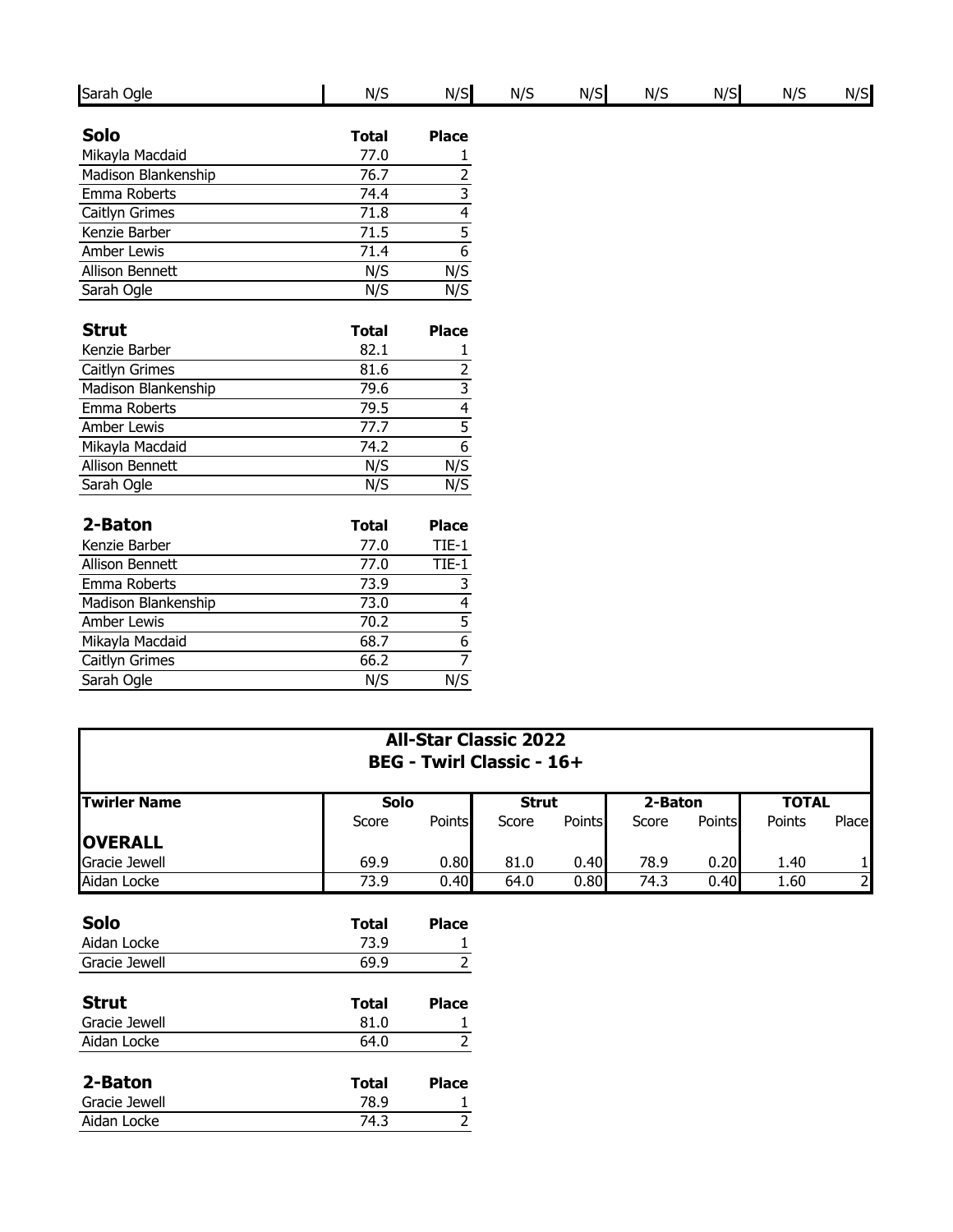| <b>All-Star Classic 2022</b><br><b>INT - Twirl Classic - 7-9</b> |       |              |              |               |         |               |              |              |
|------------------------------------------------------------------|-------|--------------|--------------|---------------|---------|---------------|--------------|--------------|
| <b>Twirler Name</b>                                              | Solo  |              | <b>Strut</b> |               | 2-Baton |               | <b>TOTAL</b> |              |
|                                                                  | Score | Points       | Score        | <b>Points</b> | Score   | <b>Points</b> | Points       | Place        |
| <b>OVERALL</b>                                                   |       |              |              |               |         |               |              |              |
| <b>Niery Turner</b>                                              | 77.2  | JP-0.40      | 87.5         | 0.40          | 80.7    | 0.20          | 1.00         | $\mathbf{1}$ |
| Sutton Strickland                                                | 70.3  | 0.80         | 87.0         | 0.80          | N/S     | N/S           | N/S          | N/S          |
| <b>Solo</b>                                                      | Total | <b>Place</b> |              |               |         |               |              |              |
| Niery Turner                                                     | 77.2  | $JP-1$       |              |               |         |               |              |              |
| Sutton Strickland                                                | 70.3  | 2            |              |               |         |               |              |              |
| <b>Strut</b>                                                     | Total | <b>Place</b> |              |               |         |               |              |              |
| Niery Turner                                                     | 87.5  |              |              |               |         |               |              |              |
| Sutton Strickland                                                | 87.0  | 2            |              |               |         |               |              |              |

| 2-Baton                  | Total | <b>Place</b> |
|--------------------------|-------|--------------|
| Niery Turner             | 80.7  |              |
| <b>Sutton Strickland</b> | N/S   | N/S          |
|                          |       |              |

Ava Barnes 2 2

| <b>All-Star Classic 2022</b><br><b>INT - Twirl Classic - 10-12</b> |              |               |              |               |         |               |              |       |
|--------------------------------------------------------------------|--------------|---------------|--------------|---------------|---------|---------------|--------------|-------|
| <b>Twirler Name</b>                                                | Solo         |               | <b>Strut</b> |               | 2-Baton |               | <b>TOTAL</b> |       |
|                                                                    | Score        | <b>Points</b> | Score        | <b>Points</b> | Score   | <b>Points</b> | Points       | Place |
| <b>OVERALL</b>                                                     |              |               |              |               |         |               |              |       |
| Kaydance Richardson                                                | 82.8         | 0.40          | 83.5         | 0.40          | 77.9    | 0.20          | 1.00         |       |
| Ava Barnes                                                         | 71.2         | 0.80          | 76.5         | 0.80          | 74.5    | 0.40          | 2.00         | 2     |
| <b>Solo</b>                                                        | <b>Total</b> | <b>Place</b>  |              |               |         |               |              |       |
| Kaydance Richardson                                                | 82.8         |               |              |               |         |               |              |       |
| Ava Barnes                                                         | 71.2         | 2             |              |               |         |               |              |       |
| <b>Strut</b>                                                       | <b>Total</b> | <b>Place</b>  |              |               |         |               |              |       |
| Kaydance Richardson                                                | 83.5         |               |              |               |         |               |              |       |
| Ava Barnes                                                         | 76.5         |               |              |               |         |               |              |       |
| 2-Baton                                                            | Total        | <b>Place</b>  |              |               |         |               |              |       |
| Kaydance Richardson                                                | 77.9         |               |              |               |         |               |              |       |

| <b>All-Star Classic 2022</b><br><b>INT - Twirl Classic - 13-15</b> |             |        |       |               |         |        |              |       |  |
|--------------------------------------------------------------------|-------------|--------|-------|---------------|---------|--------|--------------|-------|--|
| <b>ITwirler Name</b>                                               | <b>Solo</b> |        | Strut |               | 2-Baton |        | <b>TOTAL</b> |       |  |
| <b>OVERALL</b>                                                     | Score       | Points | Score | <b>Points</b> | Score   | Points | Points       | Place |  |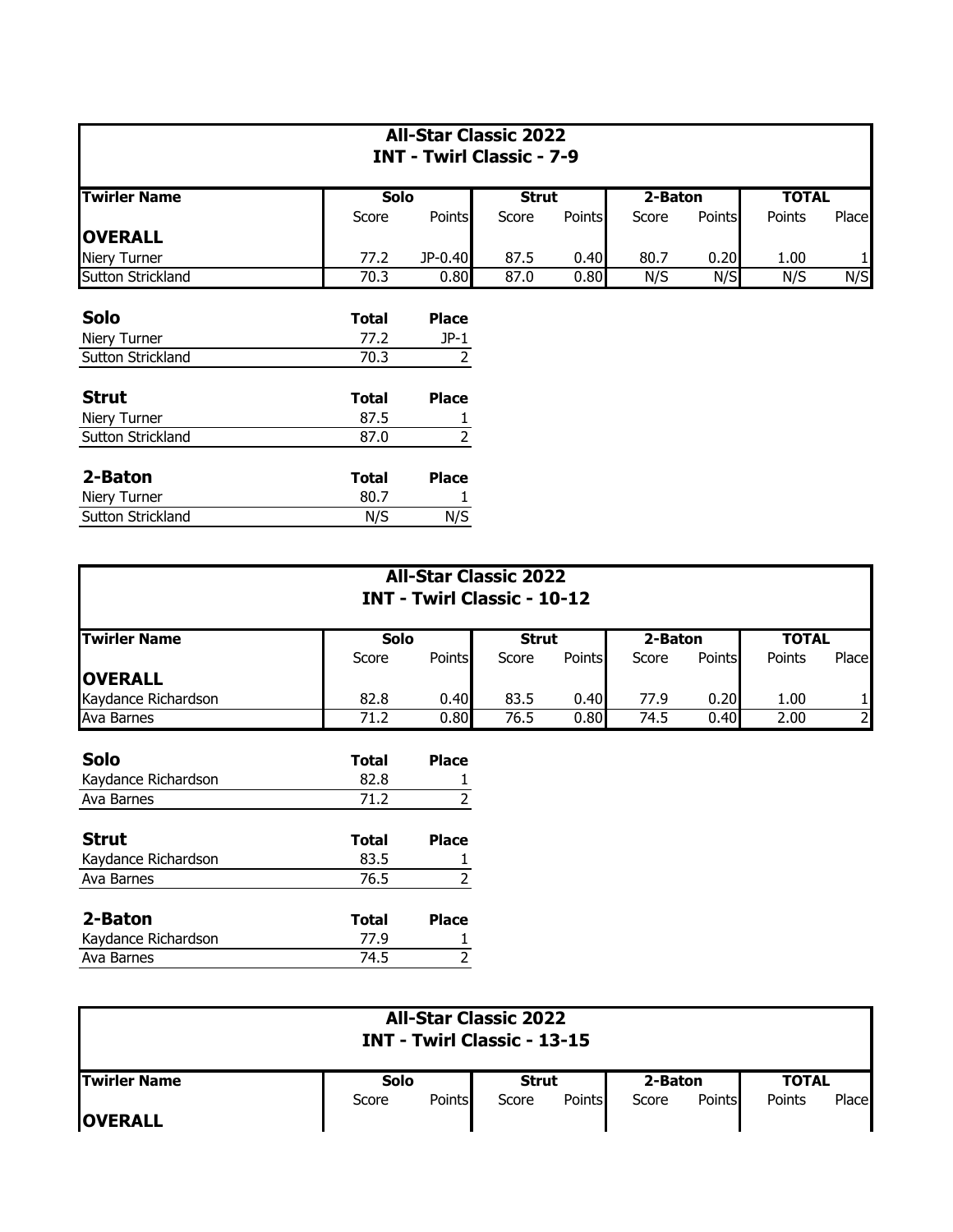| Cecilia Zagorini | 87.1         | 0.40         | 79.9 | 0.40 | 74.4 | 0.20 | 1.00 | $1\vert$  |
|------------------|--------------|--------------|------|------|------|------|------|-----------|
| Aybree Gonzalez  | 81.5         | 0.80         | 77.2 | 0.80 | 66.9 | 0.40 | 2.00 | $2 \vert$ |
|                  |              |              |      |      |      |      |      |           |
| <b>Solo</b>      | <b>Total</b> | <b>Place</b> |      |      |      |      |      |           |
| Cecilia Zagorini | 87.1         |              |      |      |      |      |      |           |
| Aybree Gonzalez  | 81.5         |              |      |      |      |      |      |           |
| <b>Strut</b>     | <b>Total</b> | <b>Place</b> |      |      |      |      |      |           |
| Cecilia Zagorini | 79.9         |              |      |      |      |      |      |           |
| Aybree Gonzalez  | 77.2         |              |      |      |      |      |      |           |
| 2-Baton          | <b>Total</b> | <b>Place</b> |      |      |      |      |      |           |
| Cecilia Zagorini | 74.4         |              |      |      |      |      |      |           |
| Aybree Gonzalez  | 66.9         |              |      |      |      |      |      |           |

| <b>All-Star Classic 2022</b><br><b>INT - Twirl Classic - 16+</b> |              |               |              |        |         |               |              |              |  |
|------------------------------------------------------------------|--------------|---------------|--------------|--------|---------|---------------|--------------|--------------|--|
| <b>Twirler Name</b>                                              | <b>Solo</b>  |               | <b>Strut</b> |        | 2-Baton |               | <b>TOTAL</b> |              |  |
|                                                                  | Score        | <b>Points</b> | Score        | Points | Score   | <b>Points</b> | Points       | Place        |  |
| <b>OVERALL</b><br>Nancy Murray                                   | 72.3         | 0.40          | 69.0         | 0.40   | 79.3    | 0.20          | 1.00         | $\mathbf{1}$ |  |
| <b>Solo</b>                                                      | <b>Total</b> | <b>Place</b>  |              |        |         |               |              |              |  |
| Nancy Murray                                                     | 72.3         |               |              |        |         |               |              |              |  |
| <b>Strut</b>                                                     | <b>Total</b> | <b>Place</b>  |              |        |         |               |              |              |  |
| Nancy Murray                                                     | 69.0         |               |              |        |         |               |              |              |  |
| 2-Baton                                                          | <b>Total</b> | <b>Place</b>  |              |        |         |               |              |              |  |
| Nancy Murray                                                     | 79.3         |               |              |        |         |               |              |              |  |

| <b>All-Star Classic 2022</b><br><b>ADV - Twirl Classic - 7-9</b> |              |              |              |        |         |        |              |              |  |
|------------------------------------------------------------------|--------------|--------------|--------------|--------|---------|--------|--------------|--------------|--|
| <b>Twirler Name</b>                                              | <b>Solo</b>  |              | <b>Strut</b> |        | 2-Baton |        | <b>TOTAL</b> |              |  |
|                                                                  | Score        | Points       | Score        | Points | Score   | Points | Points       | Place        |  |
| <b>OVERALL</b><br>Lorelei Turner                                 | 77.4         | 0.40         | 85.9         | 0.40   | 76.7    | 0.20   | 1.00         | $\mathbf{1}$ |  |
| Solo                                                             | <b>Total</b> | <b>Place</b> |              |        |         |        |              |              |  |
| Lorelei Turner                                                   | 77.4         |              |              |        |         |        |              |              |  |
| <b>Strut</b>                                                     | <b>Total</b> | <b>Place</b> |              |        |         |        |              |              |  |
| Lorelei Turner                                                   | 85.9         |              |              |        |         |        |              |              |  |
| 2-Baton                                                          | <b>Total</b> | <b>Place</b> |              |        |         |        |              |              |  |
| Lorelei Turner                                                   | 76.7         |              |              |        |         |        |              |              |  |